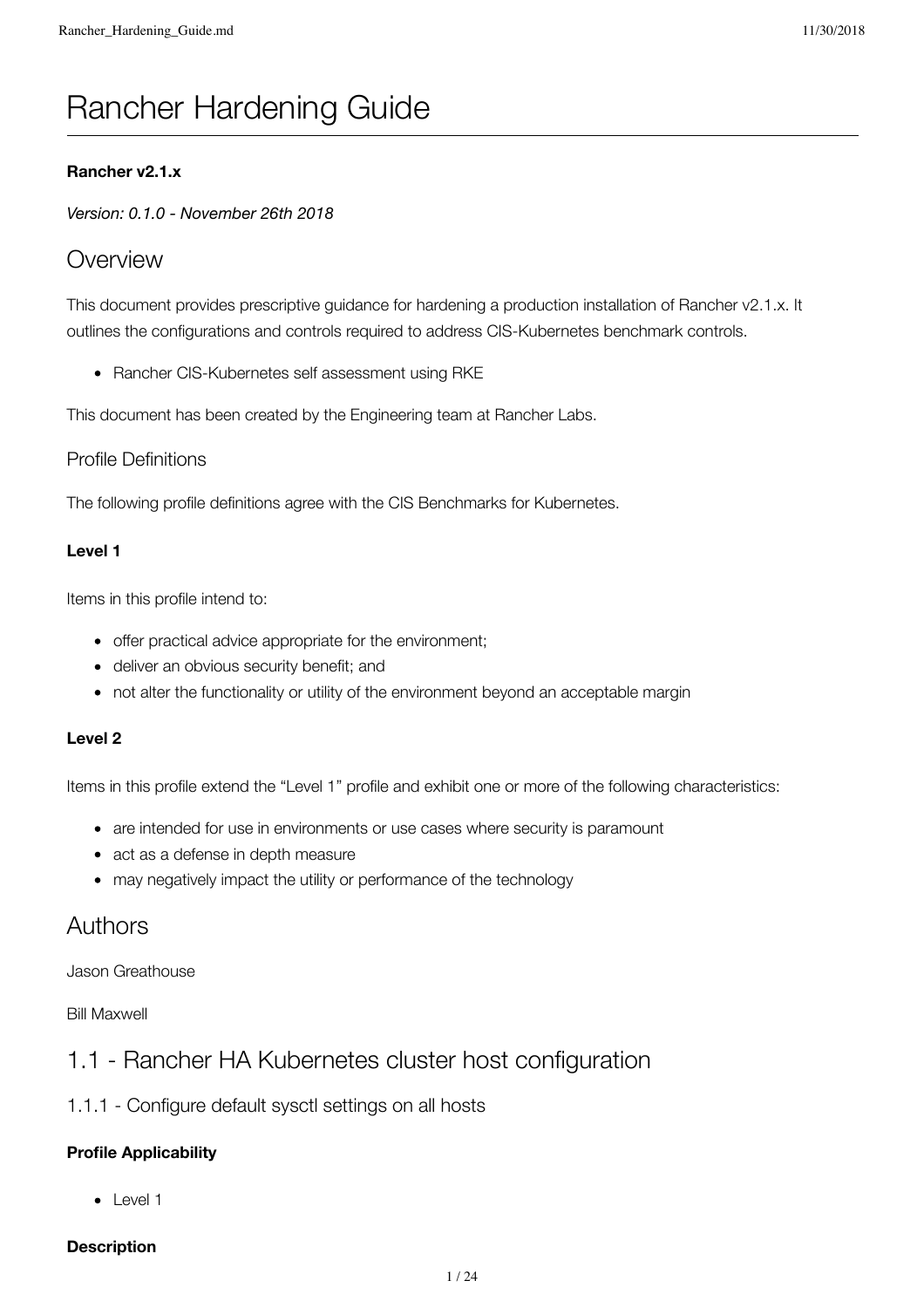Configure sysctl settings to match what the kubelet would set if allowed.

#### **Rationale**

We recommend that users launch the kubelet with the --protect-kernel-defaults option. The settings that the kubelet initially attempts to change can be set manually.

This supports the following control:

• 2.1.7 - Ensure that the --protect-kernel-defaults argument is set to true (Scored)

#### **Audit**

• Verify vm.overcommit\_memory = 1

sysctl vm.overcommit\_memory

• Verify kernel.panic = 10

sysctl kernel.panic

• Verify kernel.panic\_on\_oops = 1

sysctl kernel.panic\_on\_oops

#### **Remediation**

• Set the following parameters in /etc/sysctl.conf on all nodes:

```
vm.overcommit_memory=1
kernel.panic=10
kernel.panic_on_oops=1
```
• Run sysctl  $-p$  to enable the settings.

#### 1.1.2 - Install the encryption provider configuration on all control plane nodes

#### **Profile Applicability**

• Level 1

#### **Description**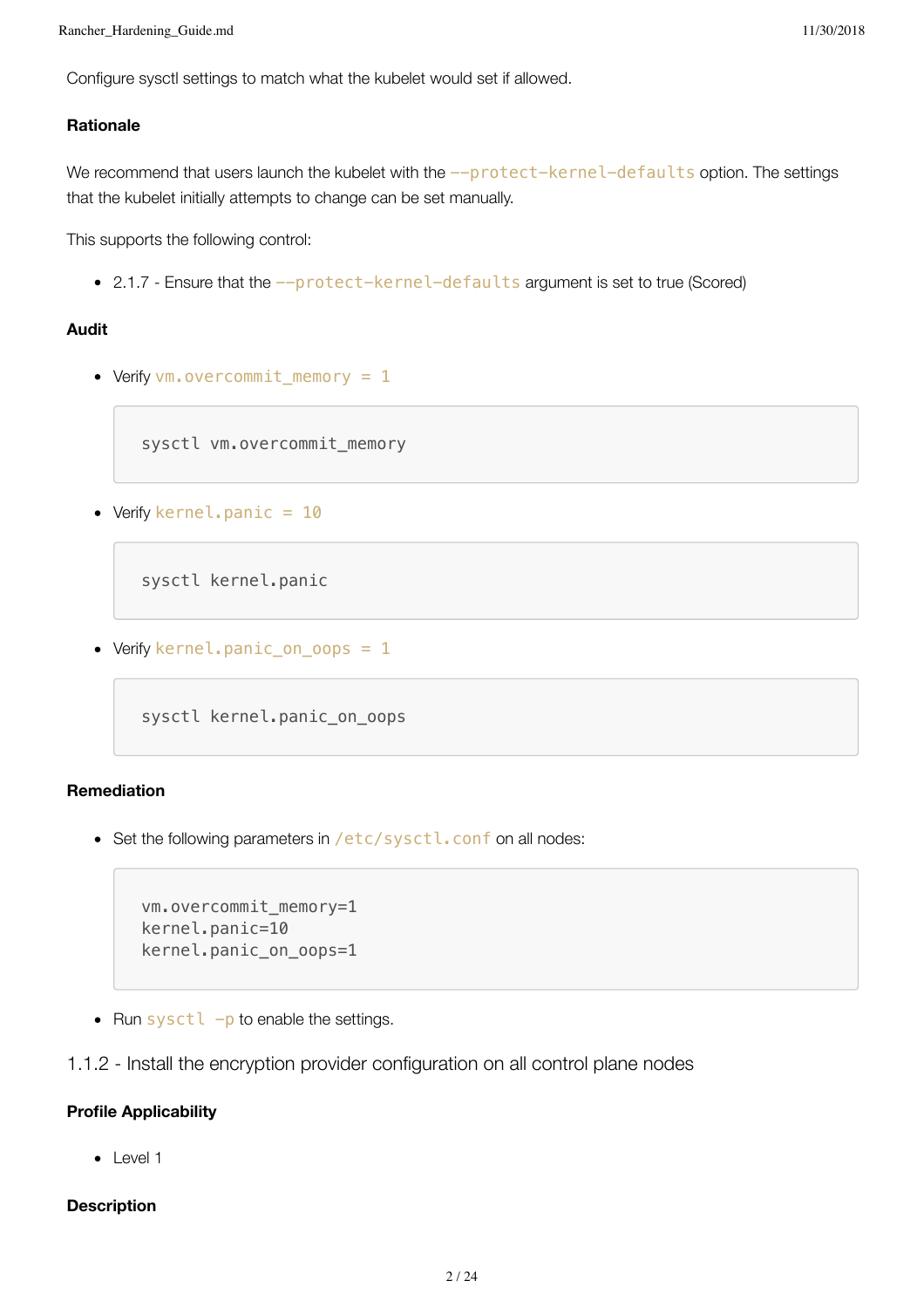Create a Kubernetes encryption configuration file on each of the RKE nodes that will be provisioned with the controlplane role:

#### **Rationale**

This configuration file will ensure that the Rancher RKE cluster encrypts secrets at rest, which Kubernetes does not do by default.

This supports the following controls:

- 1.1.34 Ensure that the --experimental-encryption-provider-config argument is set as appropriate (Scored)
- 1.1.35 Ensure that the encryption provider is set to aeschc (Scored)

#### **Audit**

On the control plane hosts for the Rancher HA cluster run:

stat /etc/kubernetes/encryption.yaml

Ensure that:

- The file is present
- The file mode is 0600
- The file owner is root: root
- The file contains:

```
apiVersion: v1
kind: EncryptionConfig
resources:
   - resources:
     - secrets
     providers:
     - aescbc:
         keys:
         - name: key1
            secret: <32-byte base64 encoded string>
    - identity: {}
```
Where aeschc is the key type, and secret is populated with a 32-byte base64 encoded string.

#### **Remediation**

Generate a key and an empty configuration file: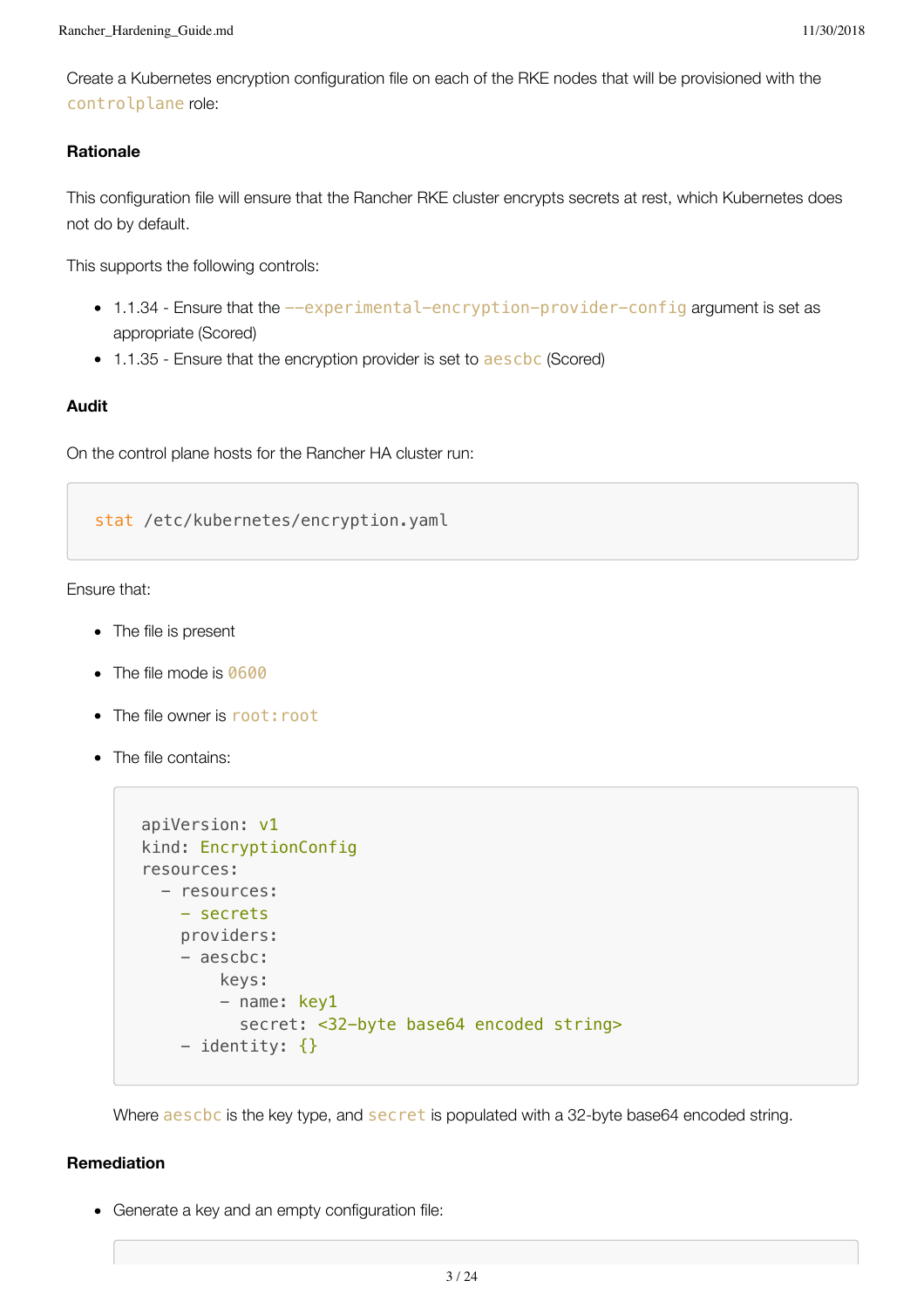```
head -c 32 /dev/urandom | base64 -i -
touch /etc/kubernetes/encryption.yaml
```
• Set the file ownership to root: root and the permissions to 0600

```
chown root:root /etc/kubernetes/encryption.yaml
chmod 0600 /etc/kubernetes/encryption.yaml
```
Set the contents to:

```
apiVersion: v1
kind: EncryptionConfig
resources:
   - resources:
     - secrets
     providers:
     - aescbc:
         keys:
        - name: key1
            secret: <32-byte base64 encoded string>
    - identity: \{\}
```
Where secret is the 32-byte base64-encoded string generated in the first step.

1.1.3 - Install the audit log configuration on all control plane nodes.

#### **Profile Applicability**

• Level 1

#### **Description**

Place the configuration file for Kubernetes audit logging on each of the control plane nodes in the cluster.

#### **Rationale**

The Kubernetes API has audit logging capability that is the best way to track actions in the cluster.

This supports the following controls:

- $\bullet$  1.1.15 Ensure that the  $--audit-log-path$  argument is set as appropriate (Scored)
- $\bullet$  1.1.16 Ensure that the  $-\text{audit-log-maxage}$  argument is as appropriate (Scored)
- $\bullet$  1.1.17 Ensure that the  $--audit-log-maxbackup$  argument is set as appropriate (Scored)
- $\bullet$  1.1.18 Ensure that the  $-\text{audit-log-maxsize}$  argument is set as appropriate (Scored)
- 1.1.37 Ensure that the AdvancedAuditing argument is not set to false (Scored)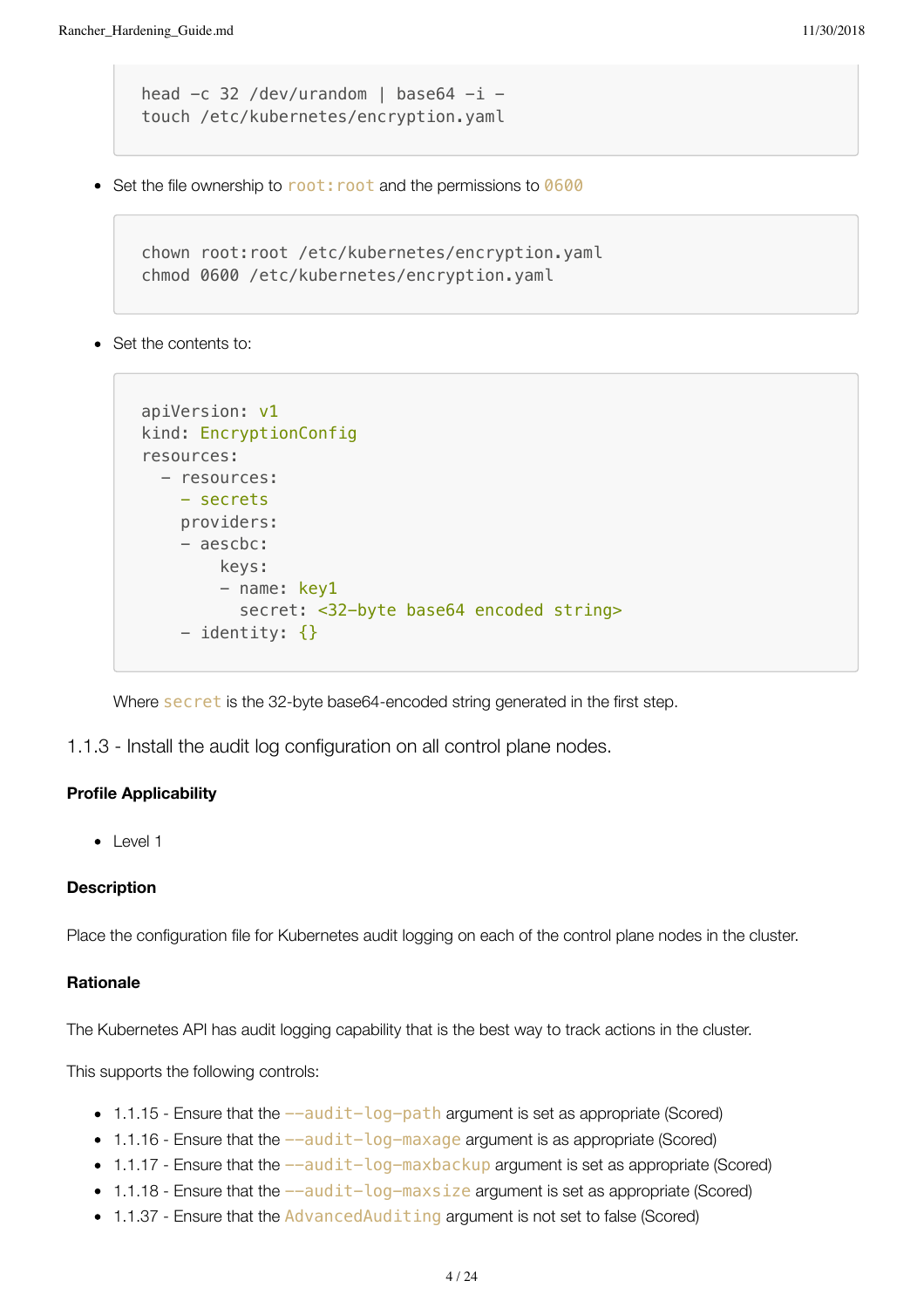#### **Audit**

On each control plane node, run:

stat /etc/kubernetes/audit.yaml

Ensure that:

- The file is present
- The file mode is 0600
- The file owner is root: root
- The file contains:

```
apiVersion: audit.k8s.io/v1beta1
kind: Policy
rules:
- level: Metadata
```
#### **Remediation**

On nodes with the controlplane role:

Generate an empty configuration file:

touch /etc/kubernetes/audit.yaml

• Set the file ownership to root: root and the permissions to 0600

chown root:root /etc/kubernetes/audit.yaml chmod 0600 /etc/kubernetes/audit.yaml

• Set the contents to:

```
apiVersion: audit.k8s.io/v1beta1
kind: Policy
rules:
- level: Metadata
```
1.1.4 - Place Kubernetes event limit configuration on each control plane host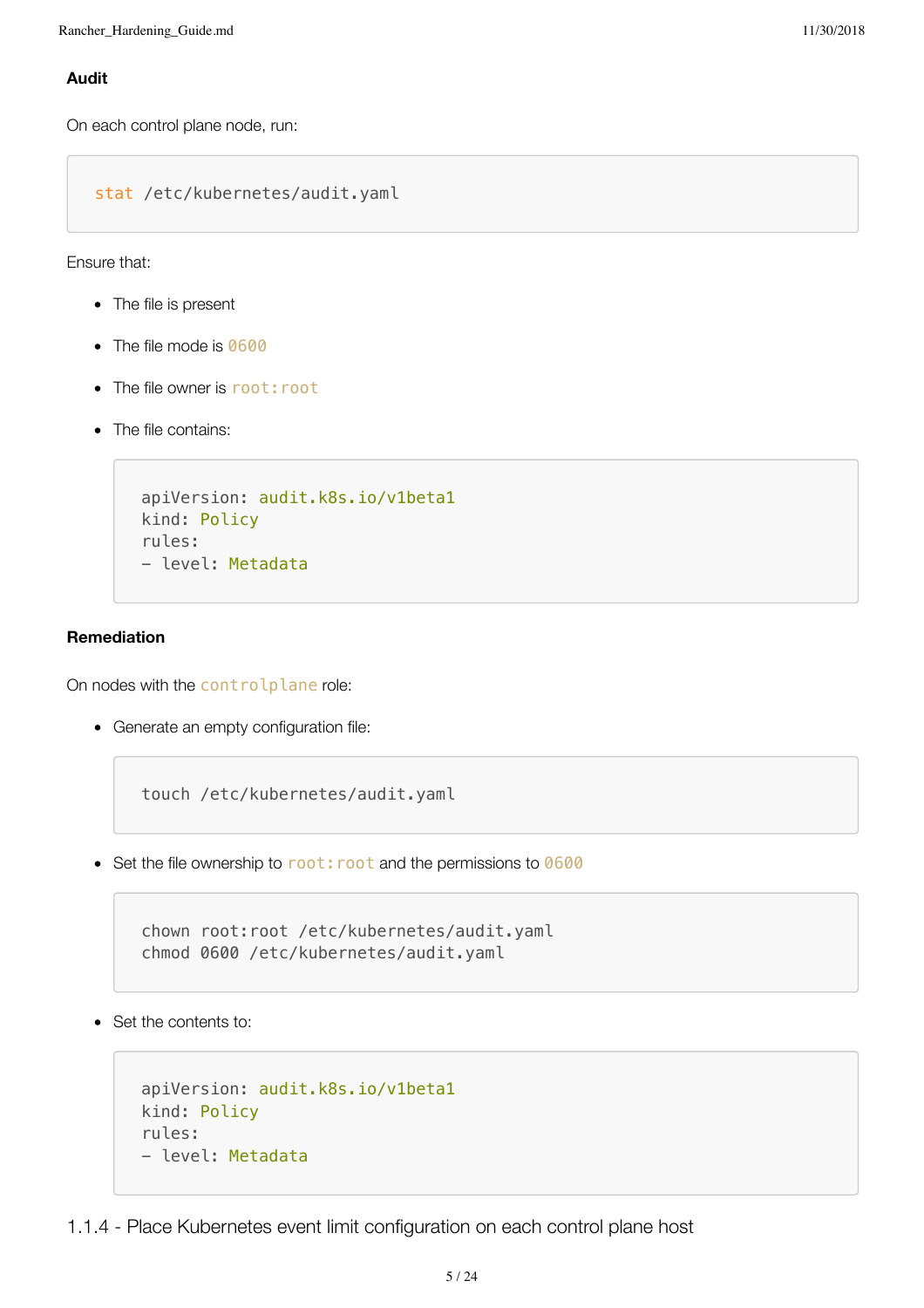#### **Profile Applicability**

• Level 1

#### **Description**

Place the configuration file for Kubernetes event limit configuration on each of the control plane nodes in the cluster.

#### **Rationale**

Set up the EventRateLimit admission control plugin to prevent clients from overwhelming the API server. The settings below are intended as an initial value and may need to be adjusted for larger clusters.

This supports the following control:

• 1.1.36 - Ensure that the admission control plugin EventRateLimit is set (Scored)

#### **Audit**

On nodes with the controlplane role run:

stat /etc/kubernetes/admission.yaml stat /etc/kubernetes/event.yaml

For each file, ensure that:

- The file is present
- The file mode is 0600
- The file owner is root: root

For admission.yaml ensure that the file contains:

```
apiVersion: apiserver.k8s.io/v1alpha1
kind: AdmissionConfiguration
plugins:
- name: EventRateLimit
   path: /etc/kubernetes/event.yaml
```
For event, yaml ensure that the file contains:

```
apiVersion: eventratelimit.admission.k8s.io/v1alpha1
kind: Configuration
limits:
- type: Server
  qps: 500
   burst: 5000
```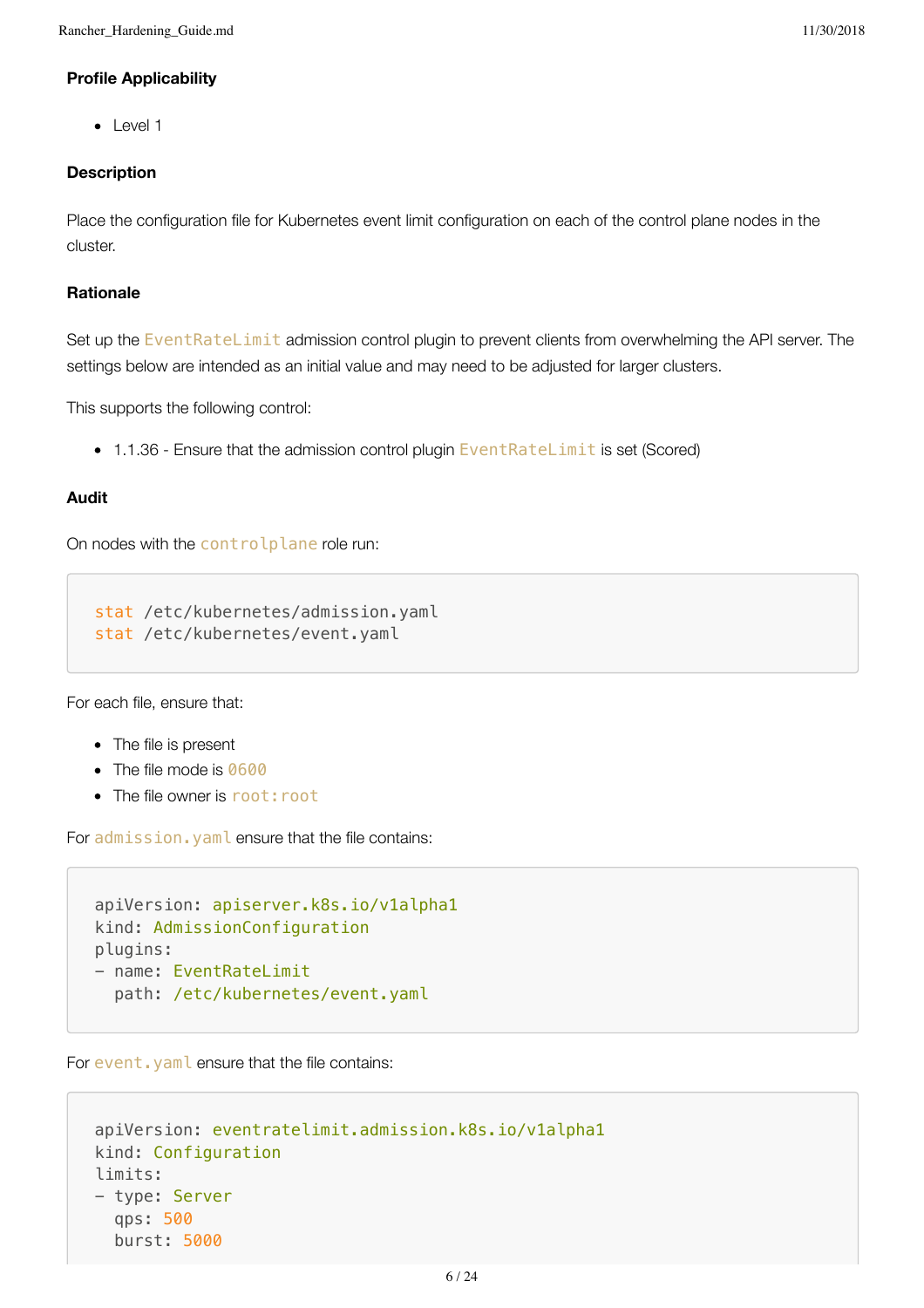#### **Remediation**

On nodes with the controlplane role:

Generate an empty configuration file:

```
touch /etc/kubernetes/admission.yaml
touch /etc/kubernetes/event.yaml
```
• Set the file ownership to root: root and the permissions to 0600

```
chown root:root /etc/kubernetes/admission.yaml
chown root:root /etc/kubernetes/event.yaml
chmod 0600 /etc/kubernetes/admission.yaml
chmod 0600 /etc/kubernetes/event.yaml
```
• For admission. yaml set the contents to:

```
apiVersion: apiserver.k8s.io/v1alpha1
kind: AdmissionConfiguration
plugins:
- name: EventRateLimit
   path: /etc/kubernetes/event.yaml
```
• For event.yaml set the contents to:

```
apiVersion: eventratelimit.admission.k8s.io/v1alpha1
kind: Configuration
limits:
- type: Server
  qps: 500
  burst: 5000
```
## 2.1 - Rancher HA Kubernetes Cluster Configuration via RKE

(See Appendix A. for full RKE cluster.yml example)

2.1.1 - Configure kubelet options

#### **Profile Applicability**

• Level 1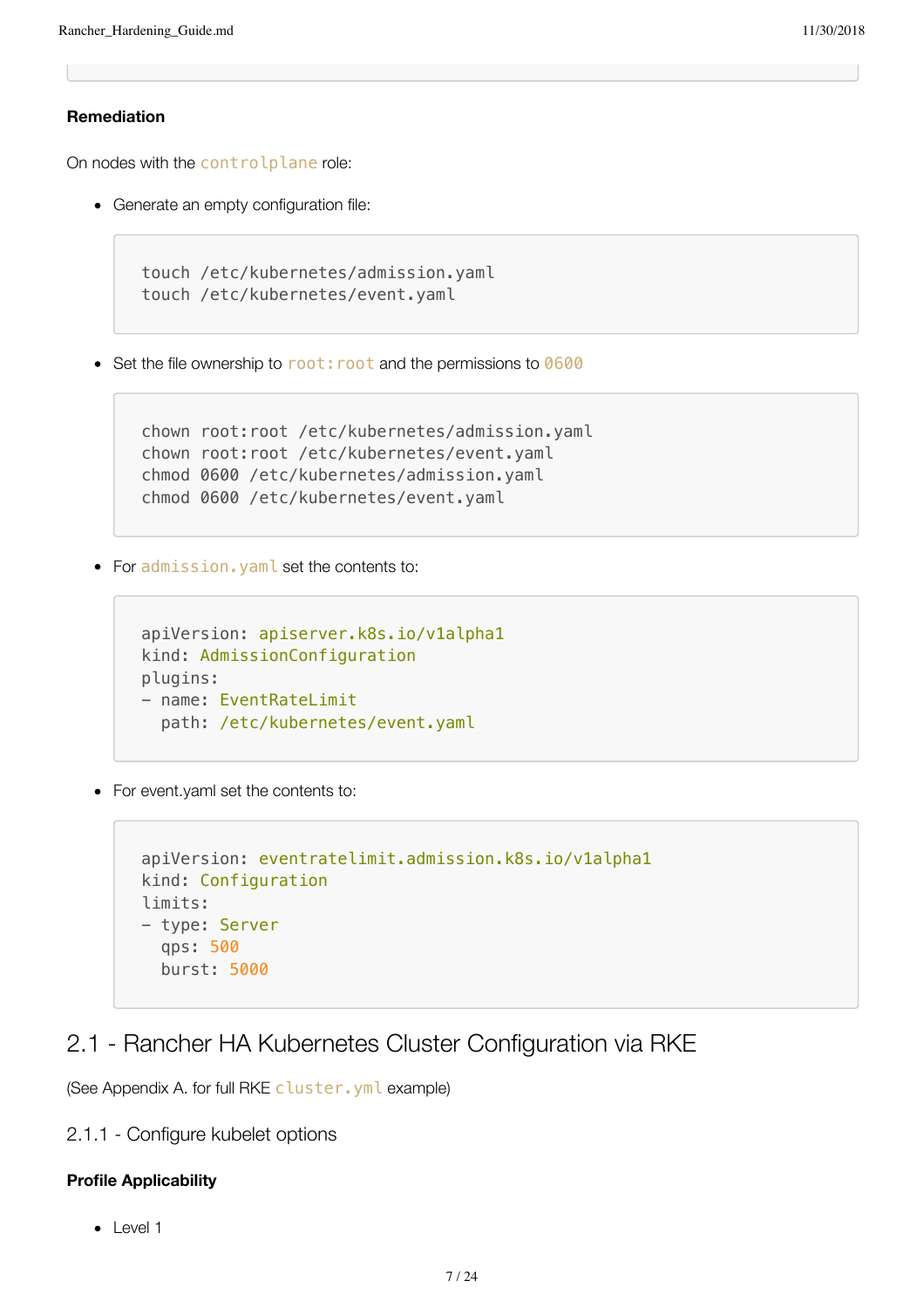#### **Description**

Ensure Kubelet options are configured to match CIS controls.

#### **Rationale**

To pass the following controls in the CIS benchmark, ensure the appropriate flags are passed to the Kubelet.

- 2.1.6 Ensure that the --streaming-connection-idle-timeout argument is not set to 0 (Scored)
- 2.1.7 Ensure that the --protect-kernel-defaults argument is set to true (Scored)
- 2.1.8 Ensure that the --make-iptables-util-chains argument is set to true (Scored)
- 2.1.10 Ensure that the --event-qps argument is set to 0 (Scored)

#### **Audit**

Inspect the Kubelet containers on all hosts and verify that they are running with the following options:

- --streaming-connection-idle-timeout=<duration greater than 0>
- --protect-kernel-defaults=false
- --make-iptables-util-chains=false
- $\bullet$  --event-qps=0

#### **Remediation**

• Add the following to the RKE cluster. yml kubelet section under services:

```
services:
   kubelet:
     extra_args:
       streaming-connection-idle-timeout: "<duration>"
       protect-kernel-defaults: "true"
       make-iptables-util-chains: "true"
       event-qps: "0"
```
Where <duration> is in a form like 1800s.

• Reconfigure the cluster:

rke up --config cluster.yml

#### 2.1.2 - Configure kube-api options

#### **Profile Applicability**

 $\bullet$  Level 1

#### **Description**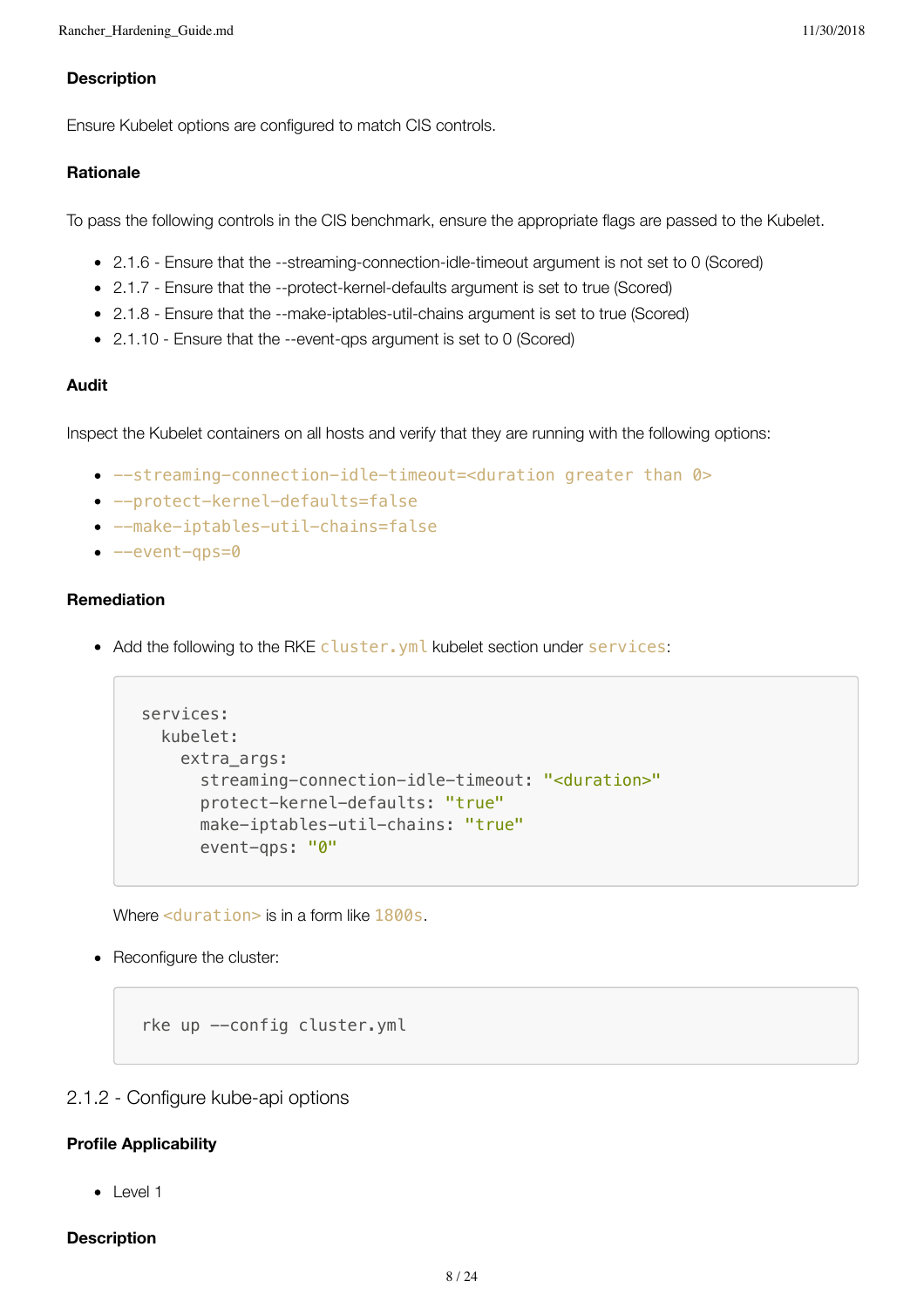Ensure the RKE configuration is set to deploy the kube-api service with the options required for controls.

#### **Rationale**

To pass the following controls for the kube-api server ensure RKE configuration passes the appropriate options.

- 1.1.1 Ensure that the  $-$ -anonymous-auth argument is set to false (Scored)
- 1.1.8 Ensure that the  $-$ -profiling argument is set to false (Scored)
- $\bullet$  1.1.9 Ensure that the  $-$ repair-malformed-updates argument is set to false (Scored)
- 1.1.11 Ensure that the admission control plugin AlwaysPullImages is set (Scored)
- 1.1.12 Ensure that the admission control plugin DenyEscalatingExec is set (Scored)
- 1.1.14 Ensure that the admission control plugin NamespaceLifecycle is set (Scored)
- $\bullet$  1.1.15 Ensure that the  $-\text{audit-log-path}$  argument is set as appropriate (Scored)
- $\bullet$  1.1.16 Ensure that the  $--audit-log-maxage$  argument is set as appropriate (Scored)
- $\bullet$  1.1.17 Ensure that the  $-\text{audit-log-maxbackup}$  argument is set as appropriate (Scored)
- 1.1.18 Ensure that the  $--audit-log-maxsize$  argument is set as appropriate (Scored)
- 1.1.23 Ensure that the  $-$ -service-account-lookup argument is set to true (Scored)
- $\bullet$  1.1.24 Ensure that the admission control plugin PodSecurityPolicy is set (Scored)
- $\bullet$  1.1.34 Ensure that the  $-$ -experimental-encryption-provider-config argument is set as appropriate (Scored)
- 1.1.35 Ensure that the encryption provider is set to aeschc (Scored)
- 1.1.36 Ensure that the admission control plugin EventRateLimit is set (Scored)
- 1.1.37 Ensure that the AdvancedAuditing argument is not set to false (Scored)

#### **Audit**

• On nodes with the controlplane role inspect the kube-apiserver containers:

docker inspect kube-apiserver

Look for the following options in the command section of the output:

```
--anonymous-auth=false
--profiling=false
--repair-malformed-updates=false
--service-account-lookup=true
--enable-admission-plugins=
"ServiceAccount,NamespaceLifecycle,LimitRanger,PersistentVolumeLabel,D
efaultStorageClass,ResourceQuota,DefaultTolerationSeconds,AlwaysPullIm
ages,DenyEscalatingExec,NodeRestriction,EventRateLimit,PodSecurityPoli
cy"
--experimental-encryption-provider-
config=/etc/kubernetes/encryption.yaml
--admission-control-config-file=/etc/kubernetes/admission.yaml
--audit-log-path=/var/log/kube-audit/audit-log.json
--audit-log-maxage=5
--audit-log-maxbackup=5
```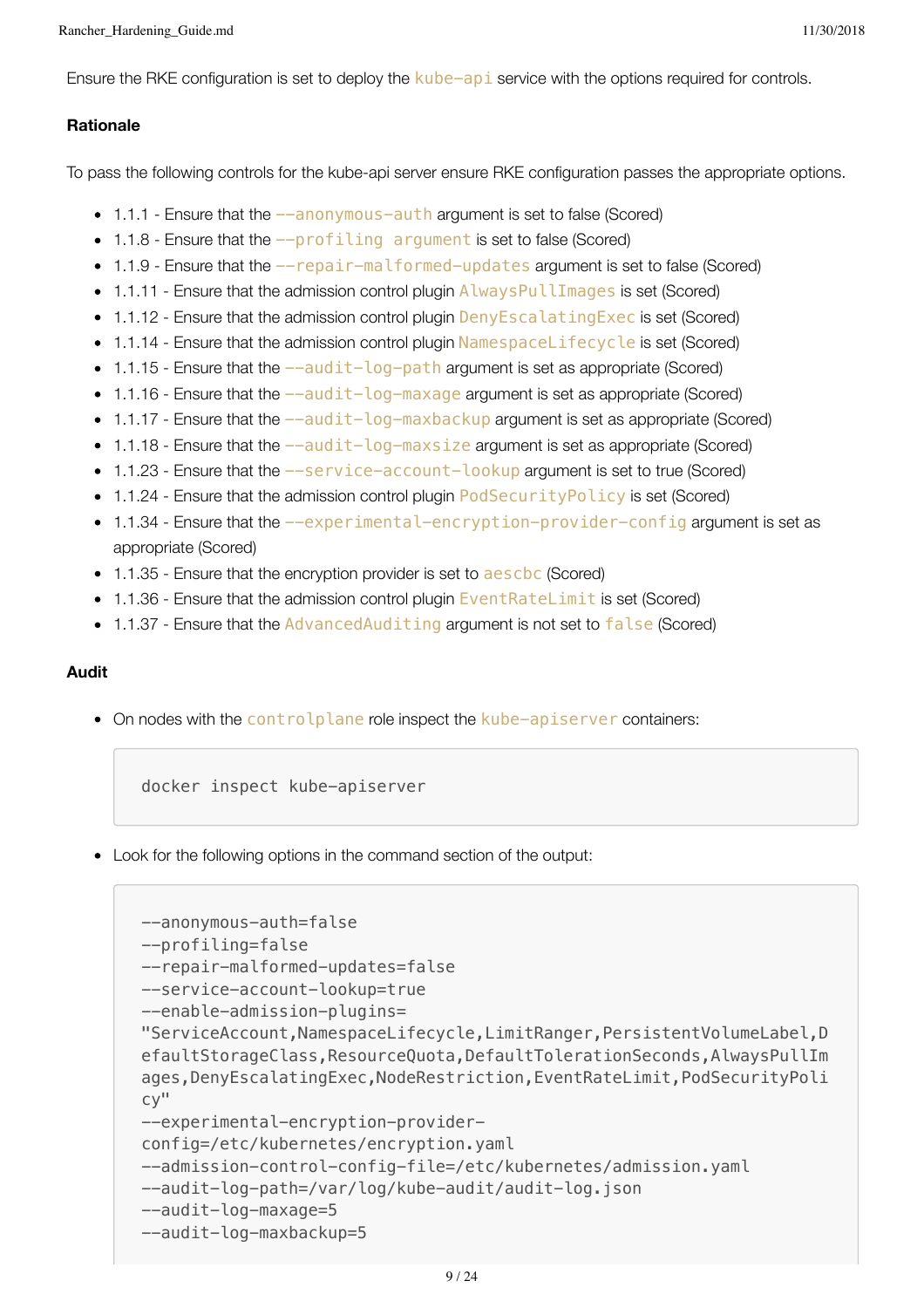```
--audit-log-maxsize=100
--audit-log-format=json
--audit-policy-file=/etc/kubernetes/audit.yaml
```
• In the volume section of the output ensure the bind mount is present:

/var/log/kube-audit:/var/log/kube-audit

#### **Remediation**

• In the RKE cluster.yml add the following directives to the kube-api section under services:

```
services:
  kube-api:
     pod_security_policy: true
     extra_args:
       anonymous-auth: "false"
       profiling: "false"
       repair-malformed-updates: "false"
       service-account-lookup: "true"
       enable-admission-plugins:
"ServiceAccount,NamespaceLifecycle,LimitRanger,PersistentVolumeLabel,D
efaultStorageClass,ResourceQuota,DefaultTolerationSeconds,AlwaysPullIm
ages,DenyEscalatingExec,NodeRestriction,EventRateLimit,PodSecurityPoli
cy"
       experimental-encryption-provider-config:
/etc/kubernetes/encryption.yaml
       admission-control-config-file: "/etc/kubernetes/admission.yaml"
       audit-log-path: "/var/log/kube-audit/audit-log.json"
       audit-log-maxage: "5"
       audit-log-maxbackup: "5"
       audit-log-maxsize: "100"
       audit-log-format: "json"
       audit-policy-file: /etc/kubernetes/audit.yaml
     extra_binds:
       - "/var/log/kube-audit:/var/log/kube-audit"
```
• Reconfigure the cluster:

rke up -- config cluster.yml

#### 2.1.3 - Configure scheduler options

#### **Profile Applicability**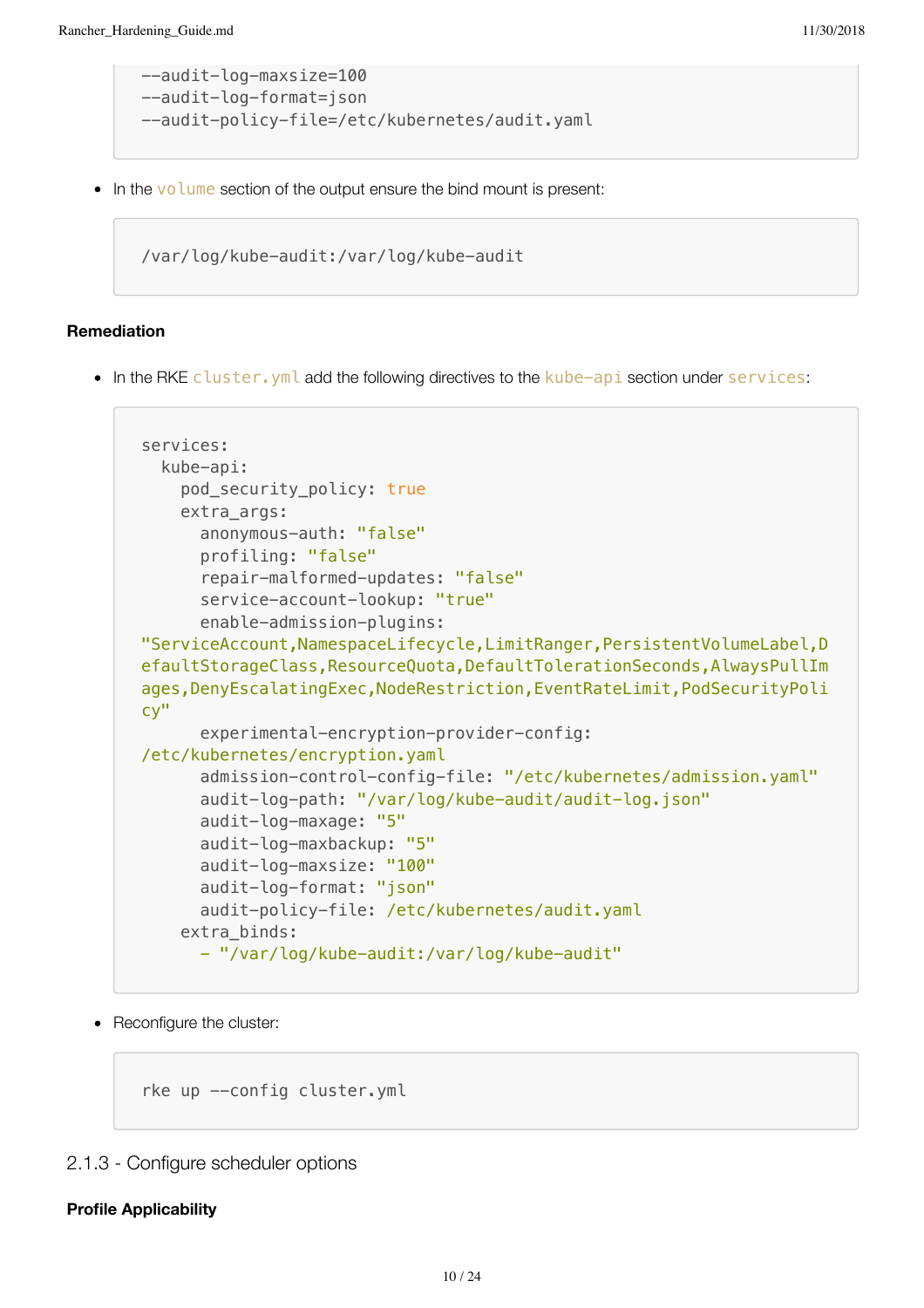• Level 1

#### **Description**

Set the appropriate options for the Kubernetes scheduling service.

#### **Rationale**

To address the following controls on the CIS benchmark, the command line options should be set on the Kubernetes scheduler.

- 1.2.1 Ensure that the  $-\text{profiting}$  argument is set to false (Scored)
- $\bullet$  1.2.2 Ensure that the  $-\text{address}$  argument is set to  $127.0.0.1$  (Scored)

#### **Audit**

• On nodes with the controlplane role: inspect the kube-scheduler containers:

```
docker inspect kube-scheduler
```
• Verify the following options are set in the command section.

```
--profiling=false
--address=127.0.0.1
```
#### **Remediation**

• In the RKE cluster. yml file ensure the following options are set:

```
services:
   …
   scheduler:
     extra_args:
     profiling: "false"
     address: "127.0.0.1"
```
• Reconfigure the cluster:

rke up --config cluster.yml

### 2.1.4 - Configure controller options

#### **Profile Applicability**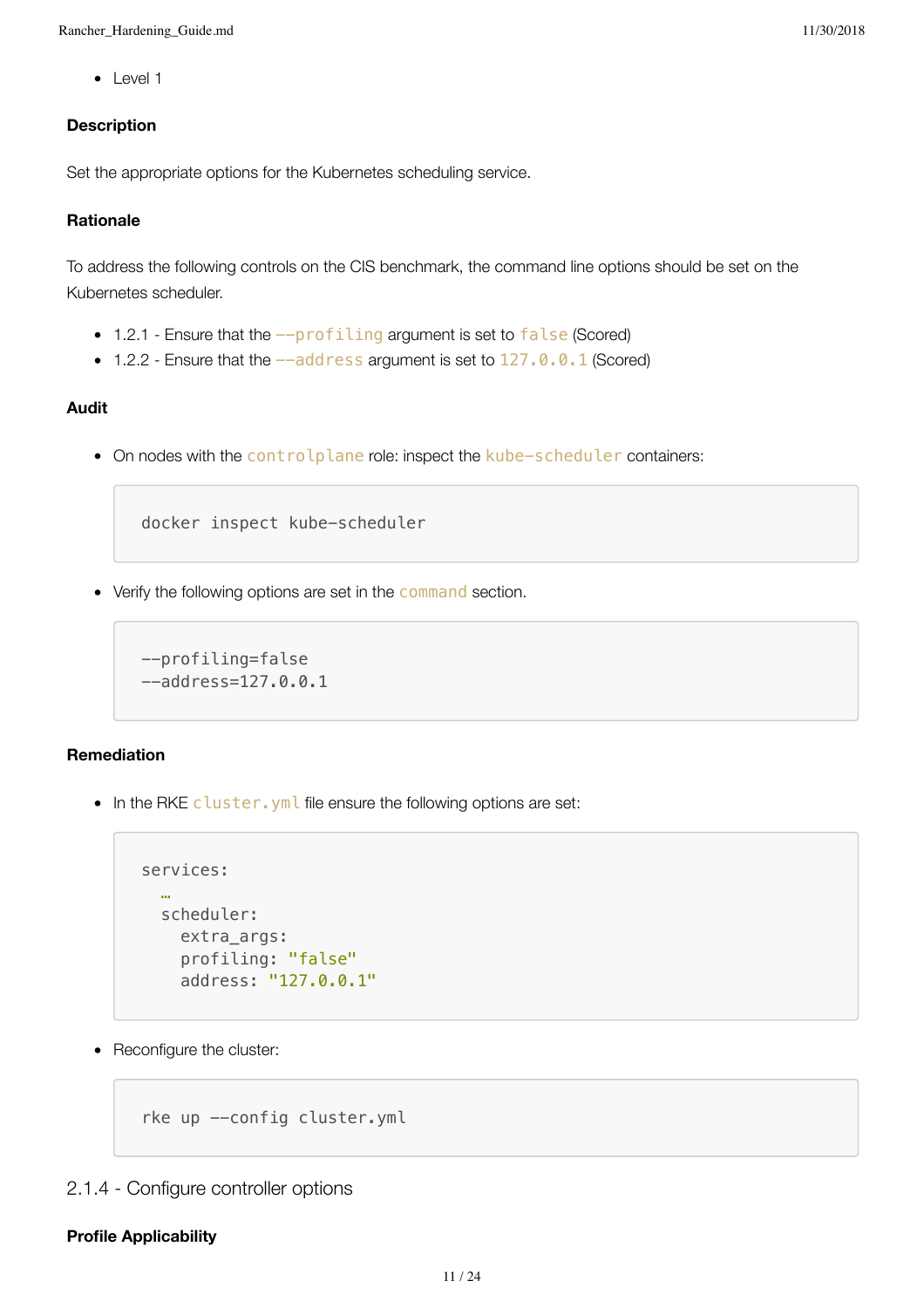• Level 1

#### **Description**

Set the appropriate arguments on the Kubernetes controller manager.

#### **Rationale**

To address the following controls the options need to be passed to the Kubernetes controller manager.

- 1.3.1 Ensure that the --terminated-pod-gc-threshold argument is set as appropriate (Scored)
- 1.3.2 Ensure that the --profiling argument is set to false (Scored)
- 1.3.7 Ensure that the --address argument is set to 127.0.0.1 (Scored)

#### **Audit**

• On nodes with the controlplane role inspect the kube-controller-manager container:

docker inspect kube-controller-manager

• Verify the following options are set in the command section:

```
--terminated-pod-gc-threshold=1000
--profiling=false
--address=127.0.0.1
```
#### **Remediation**

• In the RKE cluster.yml file ensure the following options are set:

```
services:
   kube-controller:
     extra_args:
       profiling: "false"
       address: "127.0.0.1"
       terminated-pod-gc-threshold: "1000"
```
• Reconfigure the cluster:

```
rke up --config cluster.yml
```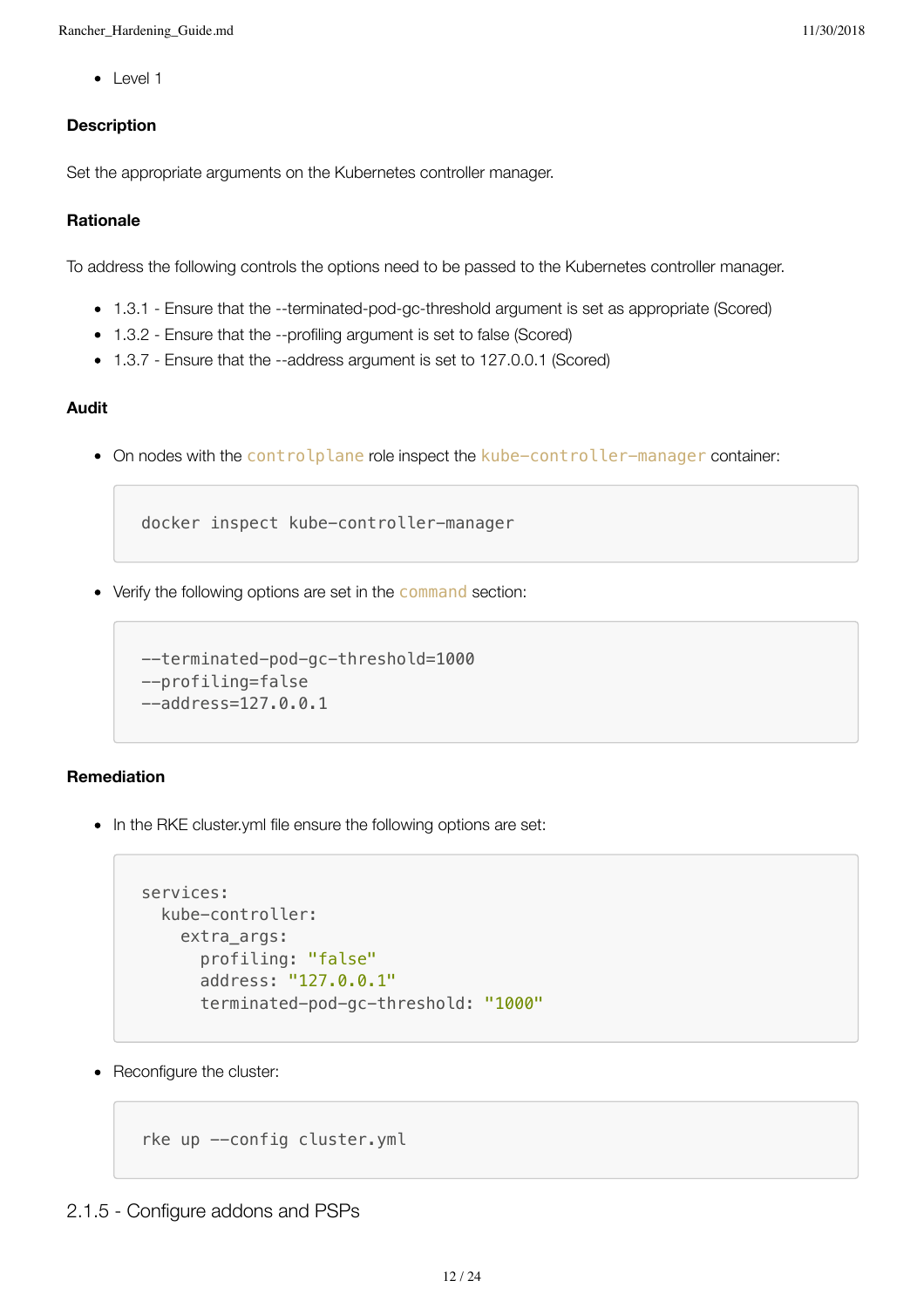#### **Profile Applicability**

• Level 1

#### **Description**

Configure a restrictive pod security policy (PSP) as the default and create role bindings for system level services to use the less restrictive default PSP.

#### **Rationale**

To address the following controls, a restrictive default PSP needs to be applied as the default. Role bindings need to be in place to allow system services to still function.

- 1.7.1 Do not admit privileged containers (Not Scored)
- 1.7.2 Do not admit containers wishing to share the host process ID namespace (Not Scored)
- 1.7.3 Do not admit containers wishing to share the host IPC namespace (Not Scored)
- 1.7.4 Do not admit containers wishing to share the host network namespace (Not Scored)
- 1.7.5 Do not admit containers with allowPrivilegeEscalation (Not Scored)
- 1.7.6 Do not admit root containers (Not Scored)
- 1.7.7 Do not admit containers with dangerous capabilities (Not Scored)

#### **Audit**

• Verify that the cattle-system namespace exists:

kubectl get ns |grep cattle

• Verify that the roles exist:

kubectl get role default-psp-role -n ingress-nginx kubectl get role default-psp-role -n cattle-system kubectl get clusterrole psp:restricted

Verify the bindings are set correctly:

kubectl get rolebinding -n ingress-nginx default-psp-rolebinding kubectl get rolebinding -n cattle-system default-psp-rolebinding kubectl get clusterrolebinding psp:restricted

• Verify the restricted PSP is present.

kubectl get psp restricted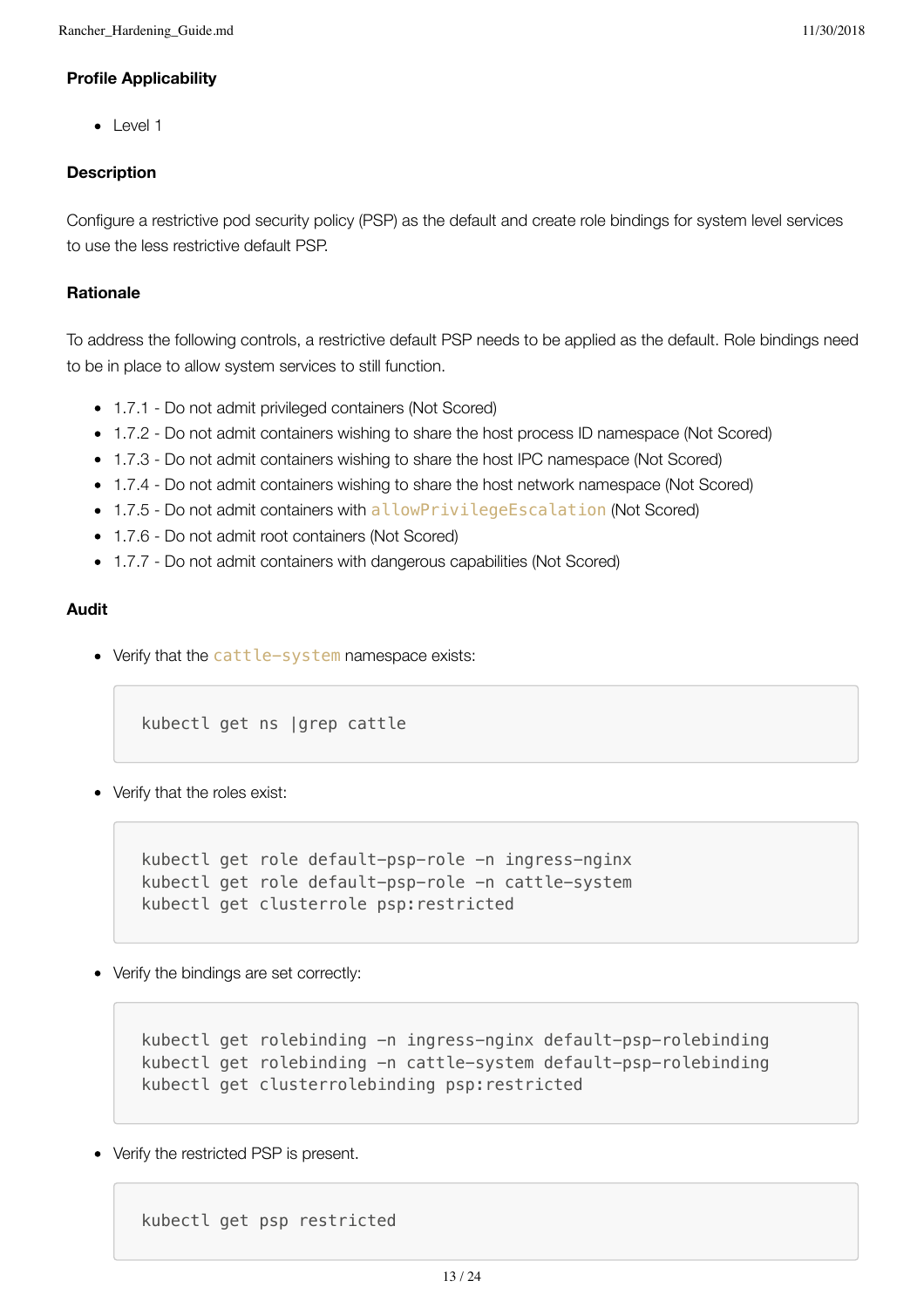#### **Remediation**

• In the RKE cluster. yml file ensure the following options are set:

```
addons: |
   apiVersion: rbac.authorization.k8s.io/v1
   kind: Role
   metadata:
     name: default-psp-role
     namespace: ingress-nginx
   rules:
   - apiGroups:
    - extensions
     resourceNames:
     - default-psp
     resources:
     - podsecuritypolicies
     verbs:
    - use
 ---
   apiVersion: rbac.authorization.k8s.io/v1
   kind: RoleBinding
   metadata:
     name: default-psp-rolebinding
     namespace: ingress-nginx
   roleRef:
     apiGroup: rbac.authorization.k8s.io
     kind: Role
     name: default-psp-role
   subjects:
   - apiGroup: rbac.authorization.k8s.io
    kind: Group
     name: system:serviceaccounts
   - apiGroup: rbac.authorization.k8s.io
     kind: Group
     name: system:authenticated
 ---
   apiVersion: v1
   kind: Namespace
   metadata:
     name: cattle-system
 ---
   apiVersion: rbac.authorization.k8s.io/v1
   kind: Role
   metadata:
     name: default-psp-role
     namespace: cattle-system
   rules:
   - apiGroups:
     - extensions
     resourceNames:
     - default-psp
```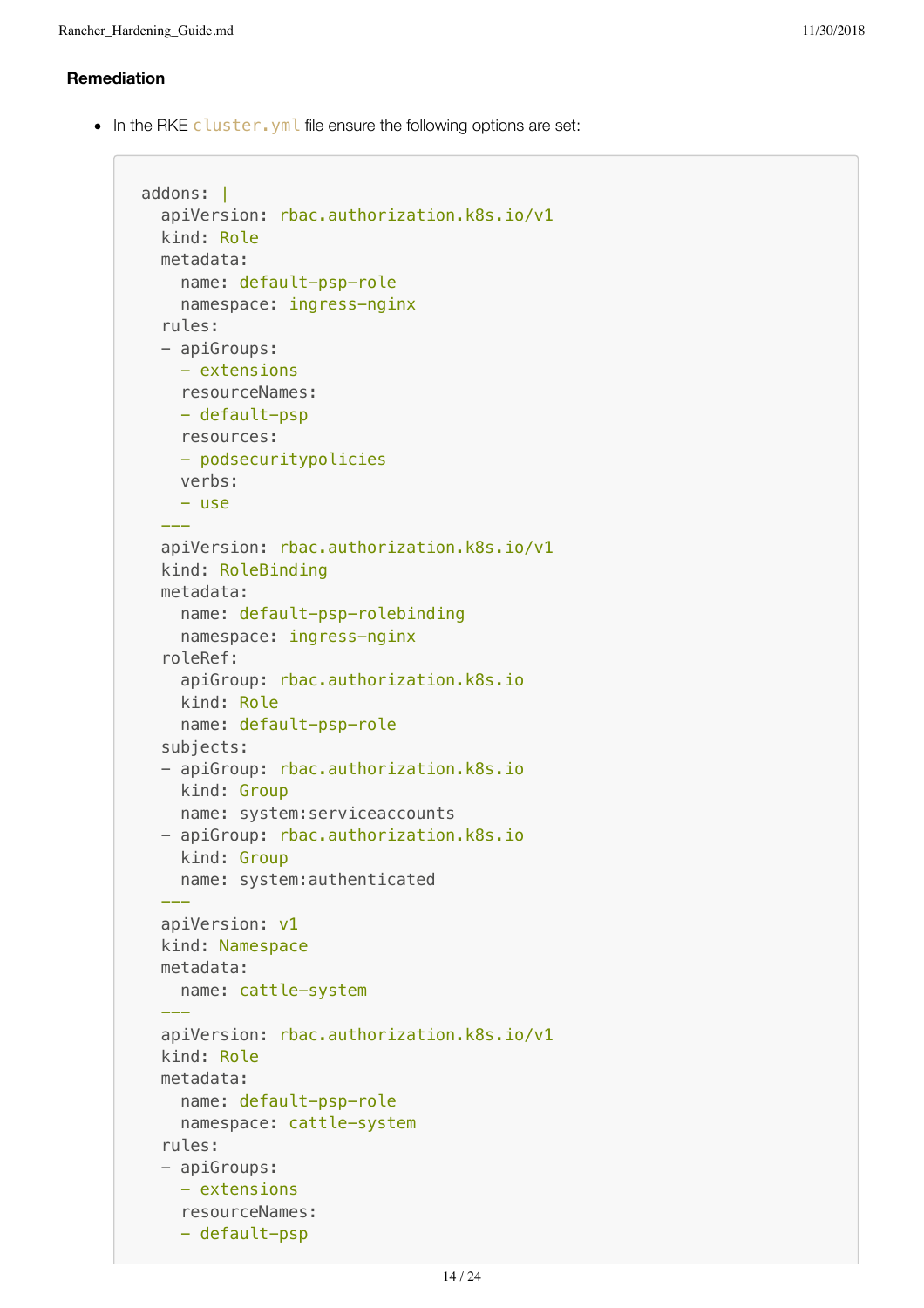```
 resources:
     - podsecuritypolicies
    verbs:
     - use
 ---
  apiVersion: rbac.authorization.k8s.io/v1
  kind: RoleBinding
  metadata:
     name: default-psp-rolebinding
    namespace: cattle-system
  roleRef:
    apiGroup: rbac.authorization.k8s.io
    kind: Role
    name: default-psp-role
  subjects:
  - apiGroup: rbac.authorization.k8s.io
    kind: Group
    name: system:serviceaccounts
  - apiGroup: rbac.authorization.k8s.io
     kind: Group
    name: system:authenticated
 ---
  apiVersion: extensions/v1beta1
  kind: PodSecurityPolicy
  metadata:
    name: restricted
  spec:
     requiredDropCapabilities:
     - NET_RAW
    privileged: false
    allowPrivilegeEscalation: false
     defaultAllowPrivilegeEscalation: false
     fsGroup:
       rule: RunAsAny
     runAsUser:
       rule: MustRunAsNonRoot
     seLinux:
       rule: RunAsAny
     supplementalGroups:
       rule: RunAsAny
    volumes:
     - emptyDir
     - secret
     - persistentVolumeClaim
    - downwardAPI
     - configMap
     - projected
 ---
  apiVersion: rbac.authorization.k8s.io/v1
  kind: ClusterRole
  metadata:
    name: psp:restricted
  rules:
  - apiGroups:
```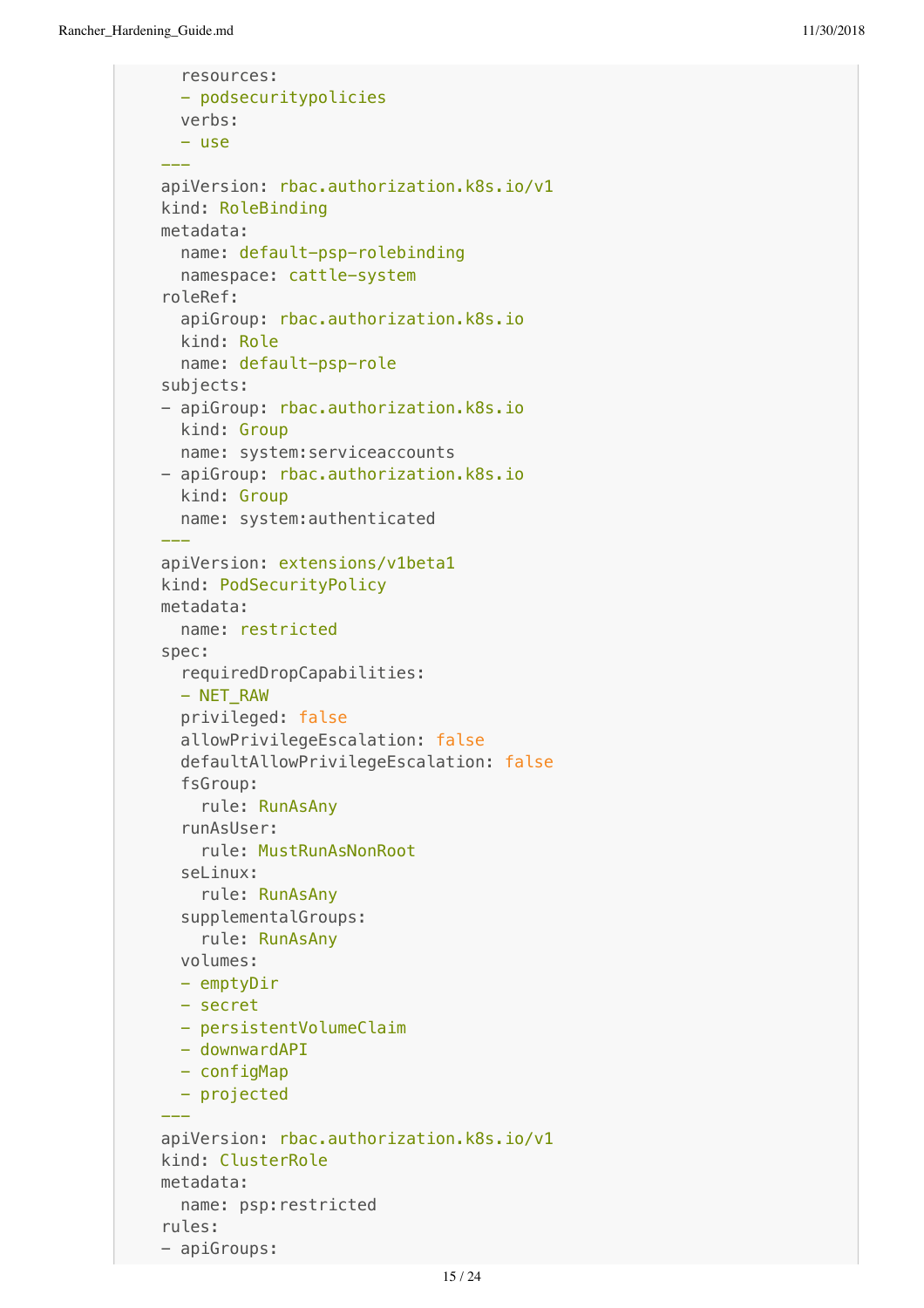```
 - extensions
     resourceNames:
     - restricted
     resources:
     - podsecuritypolicies
     verbs:
     - use
 ---
  apiVersion: rbac.authorization.k8s.io/v1
  kind: ClusterRoleBinding
  metadata:
    name: psp:restricted
  roleRef:
     apiGroup: rbac.authorization.k8s.io
     kind: ClusterRole
     name: psp:restricted
  subjects:
  - apiGroup: rbac.authorization.k8s.io
    kind: Group
     name: system:serviceaccounts
  - apiGroup: rbac.authorization.k8s.io
     kind: Group
     name: system:authenticated
```
• Reconfigure the cluster:

```
rke up --config cluster.yml
```
## 3.1 - Rancher Management Control Plane Installation

3.1.1 - Disable the local cluster option

#### **Profile Applicability**

 $\bullet$  Level 2

#### **Description**

When deploying Rancher, disable the local cluster option on the Rancher Server.

**NOTE:** This requires Rancher v2.1.2 or above.

#### **Rationale**

Having access to the local cluster from the Rancher UI is convenient for troubleshooting and debugging; however, if the local cluster is enabled in the Rancher UI, a user has access to all elements of the system, including the Rancher management server itself. Disabling the local cluster is a defense in depth measure and removes the possible attack vector from the Rancher UI and API.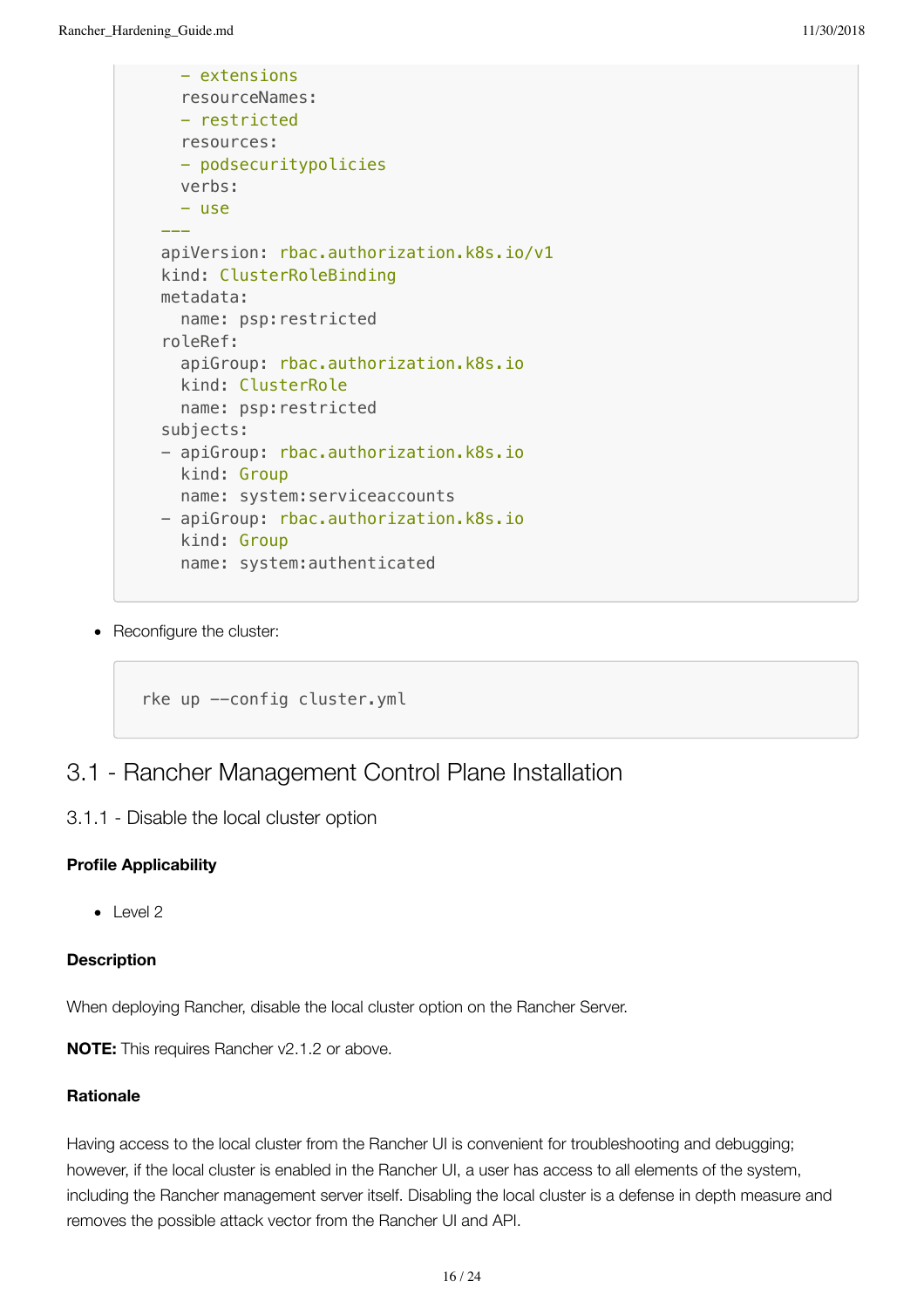#### **Audit**

• Verify the Rancher deployment has the  $--add-local=False$  option set.

```
kubectl get deployment rancher -n cattle-system -o yaml |grep 'add-
local'
```
In the Rancher UI go to *Clusters* in the *Global* view and verify that no local cluster is present. On a fresh install the *Clusters* tab will look like the following image:

|          |  | Global $\circledast \mathsf{v}$ Clusters Node Drivers Catalogs Users Settings Security $\mathsf{v}$ |  |           |             | Ų.                 |
|----------|--|-----------------------------------------------------------------------------------------------------|--|-----------|-------------|--------------------|
| Clusters |  |                                                                                                     |  |           |             | <b>Add Cluster</b> |
|          |  |                                                                                                     |  |           |             |                    |
|          |  |                                                                                                     |  |           |             |                    |
|          |  |                                                                                                     |  |           |             |                    |
|          |  |                                                                                                     |  |           |             |                    |
|          |  |                                                                                                     |  |           |             |                    |
|          |  |                                                                                                     |  | $\ddot{}$ | Add Cluster |                    |

#### **Remediation**

Upgrade to Rancher v2.1.2 via the Helm chart. While performing the upgrade, provide the following installation flag:

--set addLocal="false"

3.1.2 - Enable Rancher Audit logging

#### **Profile Applicability**

 $\bullet$  Level 1

#### **Description**

Enable Rancher's built-in audit logging capability.

#### **Rationale**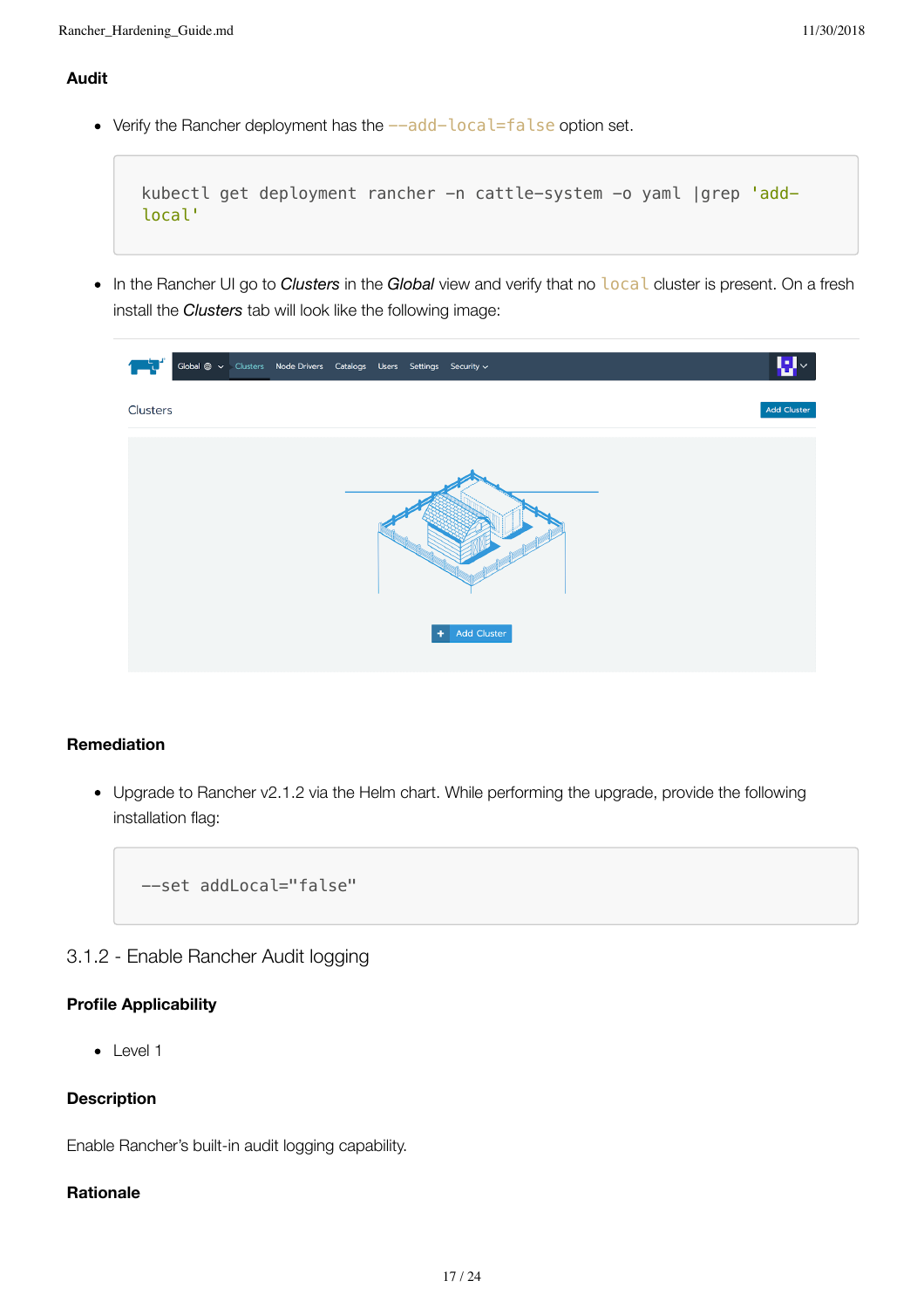Tracking down what actions were performed by users in Rancher can provide insight during post mortems, and if monitored proactively can be used to quickly detect malicious actions.

#### **Audit**

Verify that the audit log parameters were passed into the Rancher deployment.

```
kubectl get deployment rancher -n cattle-system -o yaml | grep
auditLog
```
- Verify that the log is going to the appropriate destination, as set by **auditLog.destination** 
	- sidecar:
		- 1. List pods:

kubectl get pods -n cattle-system

2. Tail logs:

kubectl logs <pod> -n cattle-system -c rancher-audit-log

#### hostPath

1. On the worker nodes running the Rancher pods, verify that the log files are being written to the destination indicated in auditlog.hostPath.

#### **Remediation**

Upgrade the Rancher server installation using Helm, and configure the audit log settings. The instructions for doing so can be found in the reference section below.

#### **Reference**

<https://rancher.com/docs/rancher/v2.x/en/installation/ha/helm-rancher/chart-options/#advanced-options>

## 3.2 - Rancher Management Control Plane Authentication

3.2.1 - Change the local admin password from the default value

#### **Profile Applicability**

 $\bullet$  Level 1

#### **Description**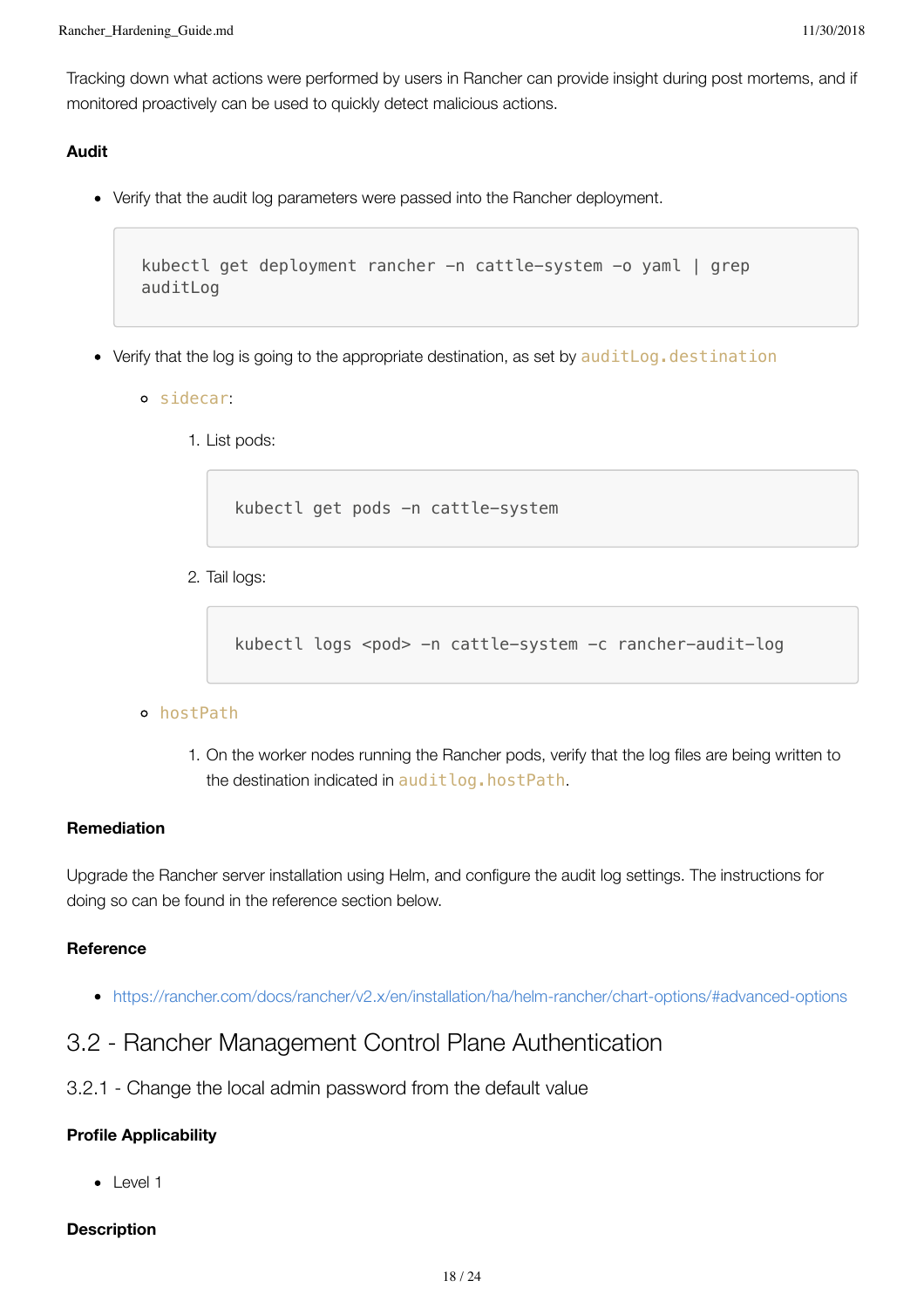The local admin password should be changed from the default.

#### **Rationale**

The default admin password is common across all Rancher installations and should be changed immediately upon startup.

#### **Audit**

Attempt to login into the UI with the following credentials:

- Username: admin
- Password: admin

The login attempt must not succeed.

#### **Remediation**

Change the password from admin to a password that meets the recommended password standards for your organization.

3.2.2 - Configure an Identity Provider for Authentication

#### **Profile Applicability**

• Level 1

#### **Description**

When running Rancher in a production environment, configure an identity provider for authentication.

#### **Rationale**

Rancher supports several authentication backends that are common in enterprises. It is recommended to tie Rancher into an external authentication system to simplify user and group access in the Rancher cluster. Doing so assures that access control follows the organization's change management process for user accounts.

#### **Audit**

- In the Rancher UI, select *Global*
- Select *Security*
- Select *Authentication*
- Ensure the authentication provider for your environment is active and configured correctly

#### **Remediation**

Configure the appropriate authentication provider for your Rancher installation according to the documentation found at the link in the reference section below.

#### **Reference**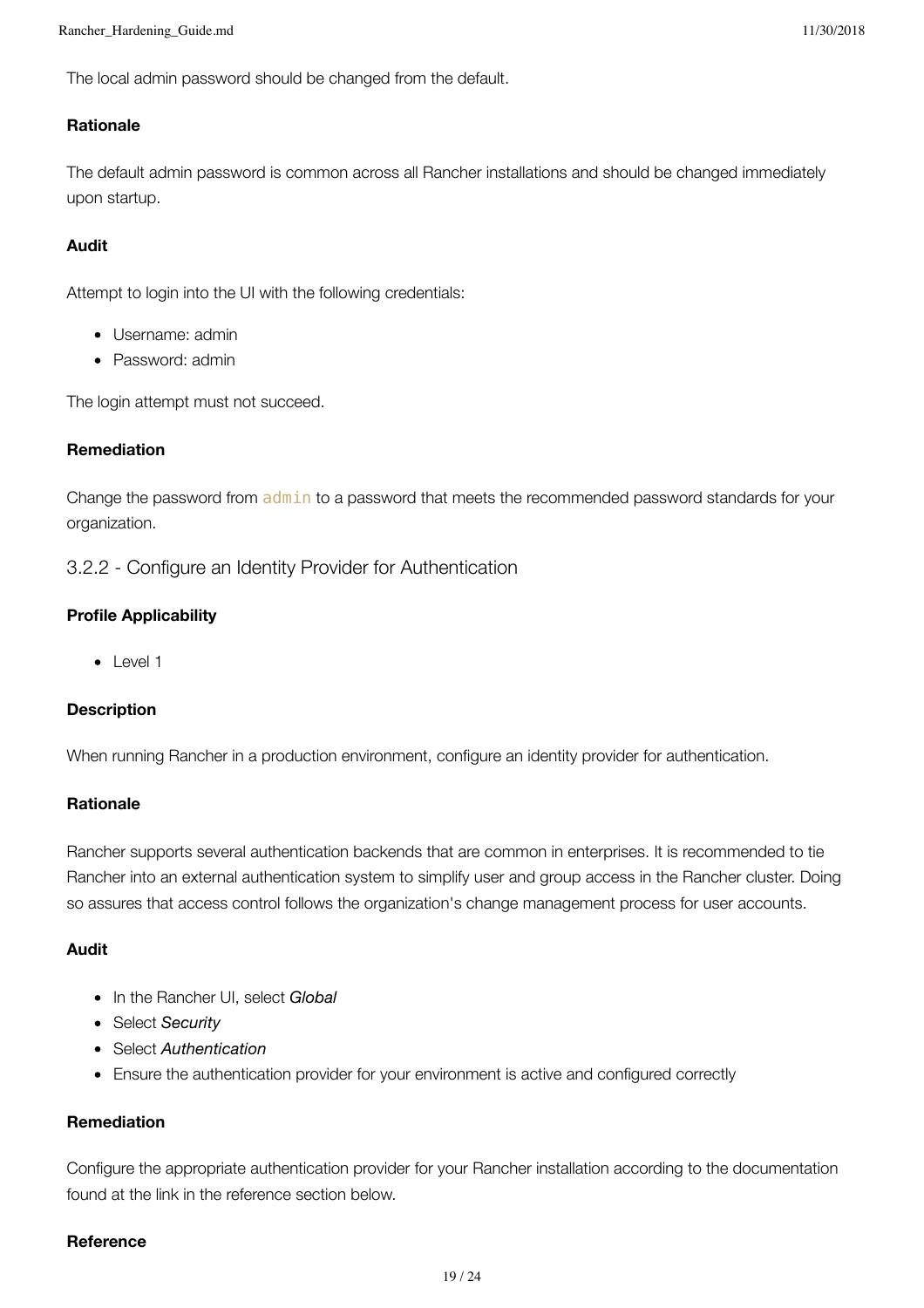<https://rancher.com/docs/rancher/v2.x/en/admin-settings/authentication/>

## 3.3 - Rancher Management Control Plane RBAC

3.3.1 - Ensure that administrator privileges are only granted to those who require them

#### **Profile Applicability**

• Level 1

#### **Description**

Restrict administrator access to only those responsible for managing and operating the Rancher server.

#### **Rationale**

The admin privilege level gives the user the highest level of access to the Rancher server and all attached clusters. This privilege should only be granted to a few people who are responsible for the availability and support of Rancher and the clusters that it manages.

#### **Audit**

The following script uses the Rancher API to show users with administrator privileges:

```
#!/bin/bash
for i in $(curl -sk -u 'token-<id>:<secret>'
https://<RANCHER_URL>/v3/users|jq -r .data[].links.globalRoleBindings); do
curl -sk -u 'token-<id>:<secret>' $i| jq '.data[] | "\(.userId) \
(.globalRoleId)"'
done
```
The admin role should only be assigned to users that require administrative privileges. Any role that is not admin or user should be audited in the RBAC section of the UI to ensure that the privileges adhere to policies for global access.

The Rancher server permits customization of the default global permissions. We recommend that auditors also review the policies of any custom global roles.

#### **Remediation**

Remove the admin role from any user that does not require administrative privileges.

### 3.4 - Rancher Management Control Plane Configuration

3.4.1 - Ensure only approved node drivers are active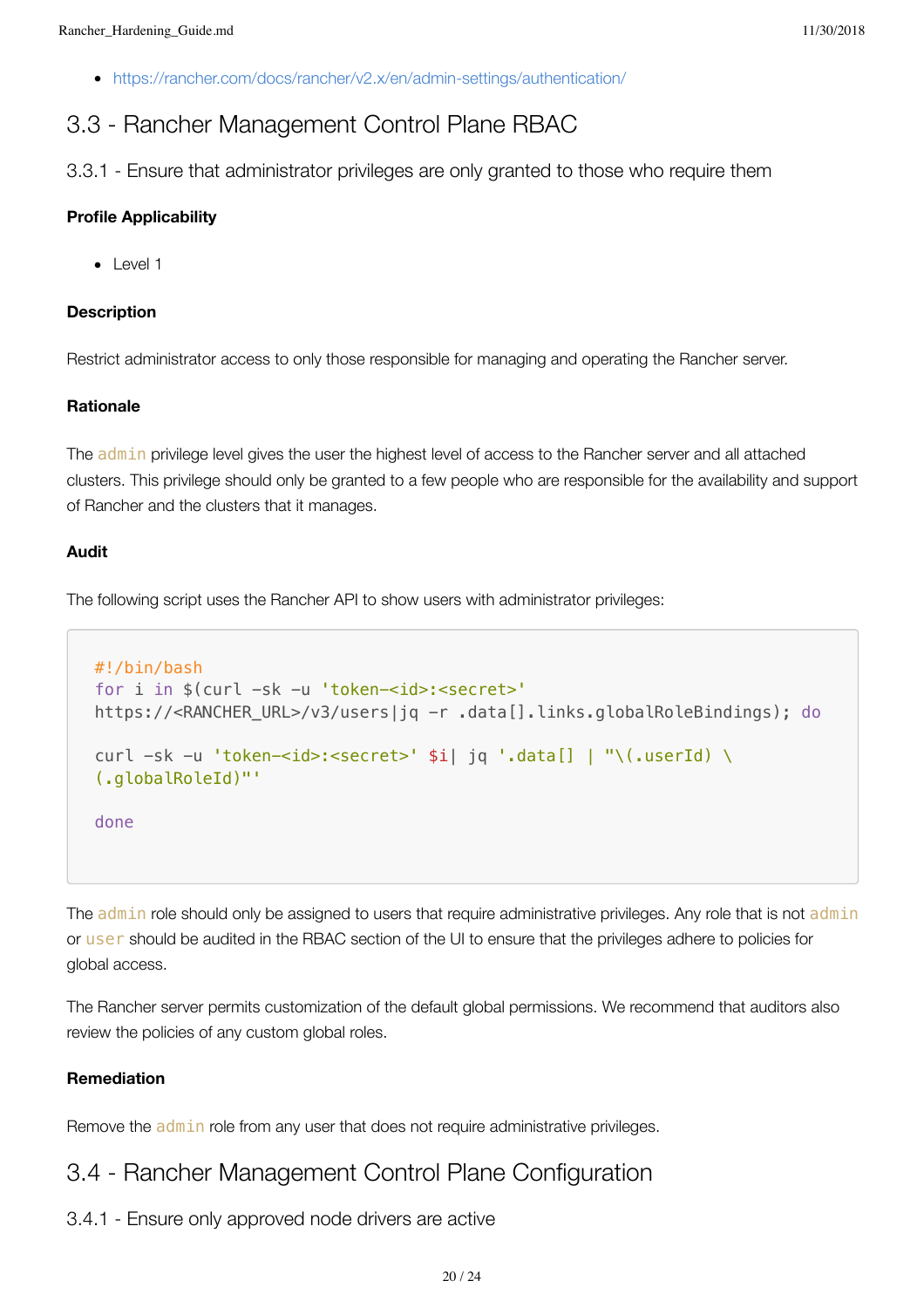#### **Profile Applicability**

• Level 1

#### **Description**

Ensure that node drivers that are not needed or approved are not active in the Rancher console.

#### **Rationale**

Node drivers are used to provision compute nodes in various cloud providers and local IaaS infrastructure. For convenience, popular cloud providers are enabled by default. If the organization does not intend to use these or does not allow users to provision resources in certain providers, the drivers should be disabled. This will prevent users from using Rancher resources to provision the nodes.

#### **Audit**

- In the Rancher UI select *Global*
- Select *Node Drivers*
- Review the list of node drivers that are in an *Active* state.

#### **Remediation**

If a disallowed node driver is active, visit the *Node Drivers* page under *Global* and disable it.

## Appendix A - Complete RKE cluster. yml Example

```
nodes:
- address: 18.191.190.205
   internal_address: 172.31.24.213
   user: ubuntu
   role: [ "controlplane", "etcd", "worker" ]
- address: 18.191.190.203
   internal_address: 172.31.24.203
   user: ubuntu
   role: [ "controlplane", "etcd", "worker" ]
- address: 18.191.190.10
   internal_address: 172.31.24.244
   user: ubuntu
   role: [ "controlplane", "etcd", "worker" ]
services:
   kubelet:
     extra_args:
       streaming-connection-idle-timeout: "1800s"
       protect-kernel-defaults: "true"
       make-iptables-util-chains: "true"
       event-qps: "0"
   kube-api:
```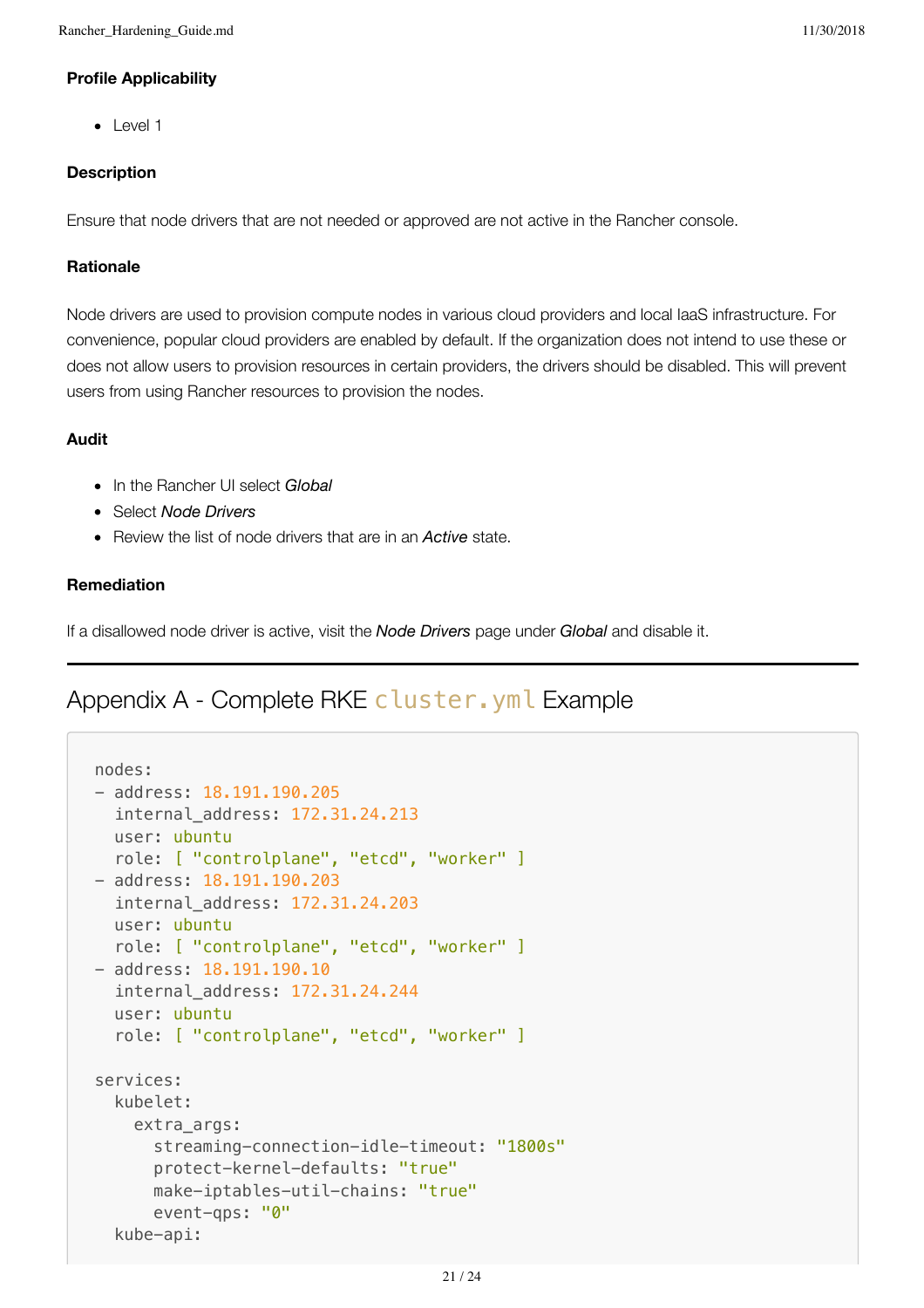```
 pod_security_policy: true
     extra_args:
       anonymous-auth: "false"
       profiling: "false"
       repair-malformed-updates: "false"
       service-account-lookup: "true"
       enable-admission-plugins:
"ServiceAccount,NamespaceLifecycle,LimitRanger,PersistentVolumeLabel,Defau
ltStorageClass,ResourceQuota,DefaultTolerationSeconds,AlwaysPullImages,Den
yEscalatingExec,NodeRestriction,EventRateLimit,PodSecurityPolicy"
       experimental-encryption-provider-config:
/etc/kubernetes/encryption.yaml
       admission-control-config-file: "/etc/kubernetes/admission.yaml"
       audit-log-path: "/var/log/kube-audit/audit-log.json"
       audit-log-maxage: "5"
       audit-log-maxbackup: "5"
       audit-log-maxsize: "100"
       audit-log-format: "json"
       audit-policy-file: /etc/kubernetes/audit.yaml
     extra_binds:
       - "/var/log/kube-audit:/var/log/kube-audit"
   scheduler:
     extra_args:
       profiling: "false"
       address: "127.0.0.1"
   kube-controller:
     extra_args:
       profiling: "false"
       address: "127.0.0.1"
       terminated-pod-gc-threshold: "1000"
addons: |
   apiVersion: rbac.authorization.k8s.io/v1
   kind: Role
   metadata:
     name: default-psp-role
     namespace: ingress-nginx
   rules:
   - apiGroups:
     - extensions
     resourceNames:
     - default-psp
     resources:
     - podsecuritypolicies
     verbs:
    - use
 ---
   apiVersion: rbac.authorization.k8s.io/v1
   kind: RoleBinding
   metadata:
     name: default-psp-rolebinding
     namespace: ingress-nginx
   roleRef:
     apiGroup: rbac.authorization.k8s.io
     kind: Role
```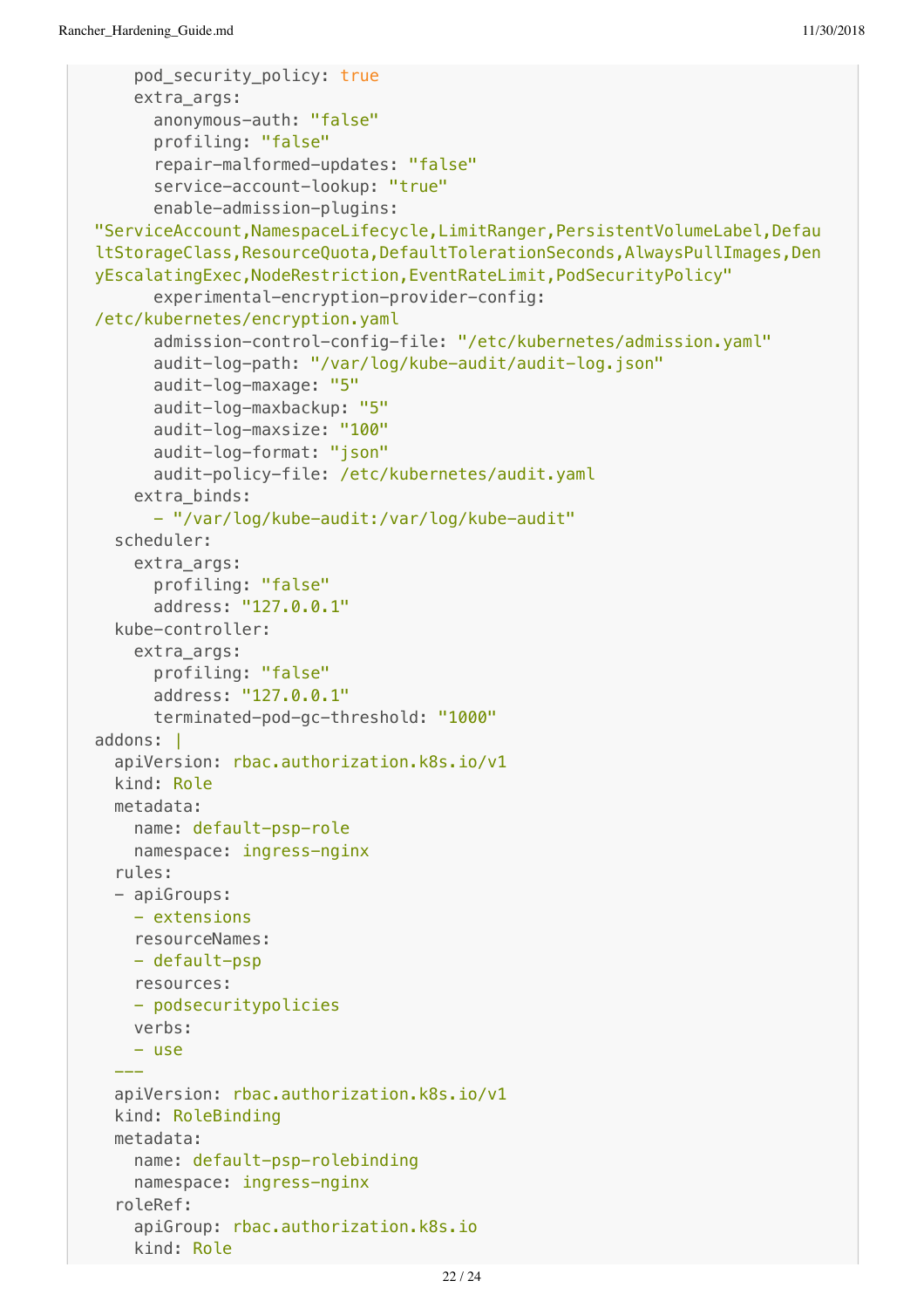```
 name: default-psp-role
  subjects:
  - apiGroup: rbac.authorization.k8s.io
     kind: Group
     name: system:serviceaccounts
  - apiGroup: rbac.authorization.k8s.io
     kind: Group
     name: system:authenticated
 ---
  apiVersion: v1
  kind: Namespace
  metadata:
     name: cattle-system
 ---
  apiVersion: rbac.authorization.k8s.io/v1
  kind: Role
  metadata:
     name: default-psp-role
     namespace: cattle-system
  rules:
  - apiGroups:
     - extensions
    resourceNames:
    - default-psp
    resources:
    - podsecuritypolicies
    verbs:
   - use
 ---
  apiVersion: rbac.authorization.k8s.io/v1
  kind: RoleBinding
  metadata:
     name: default-psp-rolebinding
     namespace: cattle-system
  roleRef:
     apiGroup: rbac.authorization.k8s.io
     kind: Role
     name: default-psp-role
  subjects:
  - apiGroup: rbac.authorization.k8s.io
    kind: Group
     name: system:serviceaccounts
  - apiGroup: rbac.authorization.k8s.io
    kind: Group
     name: system:authenticated
 ---
  apiVersion: extensions/v1beta1
  kind: PodSecurityPolicy
  metadata:
     name: restricted
  spec:
     requiredDropCapabilities:
     - NET_RAW
```
privileged: false